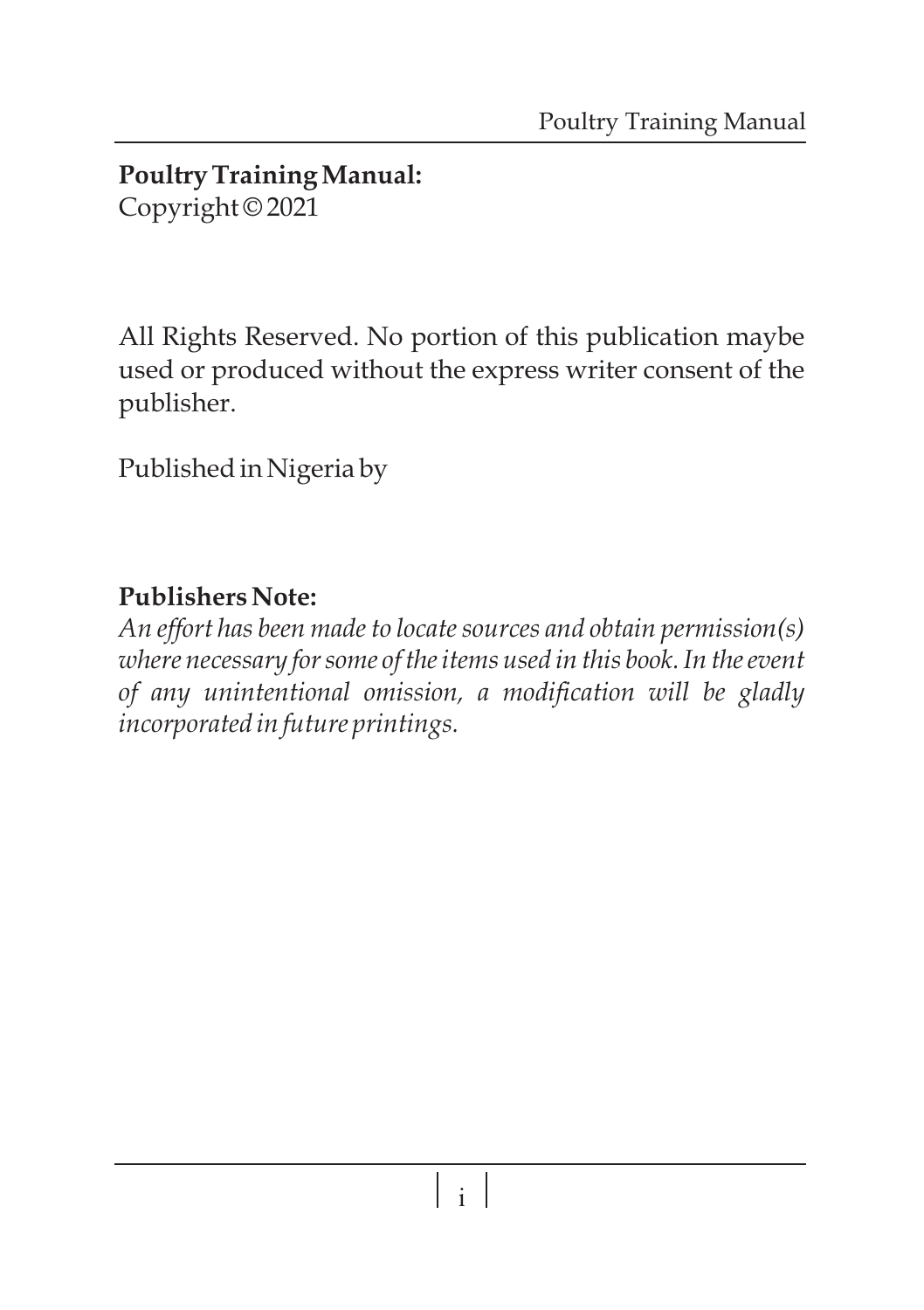# **TABLE OF CONTENT**

#### **SECTION ONE**

- 1.0 Introduction
- 1.1 Poultry Industry Trends in Nigeria
- 1.2 Poultry value Chain

# **SECTION TWO**

- 2.0 Poultry Breeds
- 2.2 Housing in Poultry Production
- 2.4 Efficient Management Practices for point of lay Birds
- 2.5 Preventing Vices in the Pen House
- 2.6 Feed and Feed Management
- 2.7 Poultry Disease and Management
- 2.8 Poultry Processing

# **SECTION THREE**

- 3.0 Record Keeping, Marketing And Risk Management
- 3.2 Types of Records
- 3.3 Importance of record keeping
- 3.4 Characteristics of good records
- 3.5 Marketing
- 3.6 Marketing plans/strategies

# **SECTION FOUR**

- 4.1 Economics of Broiler Production
- 4.2 Economics of Layer (egg) Production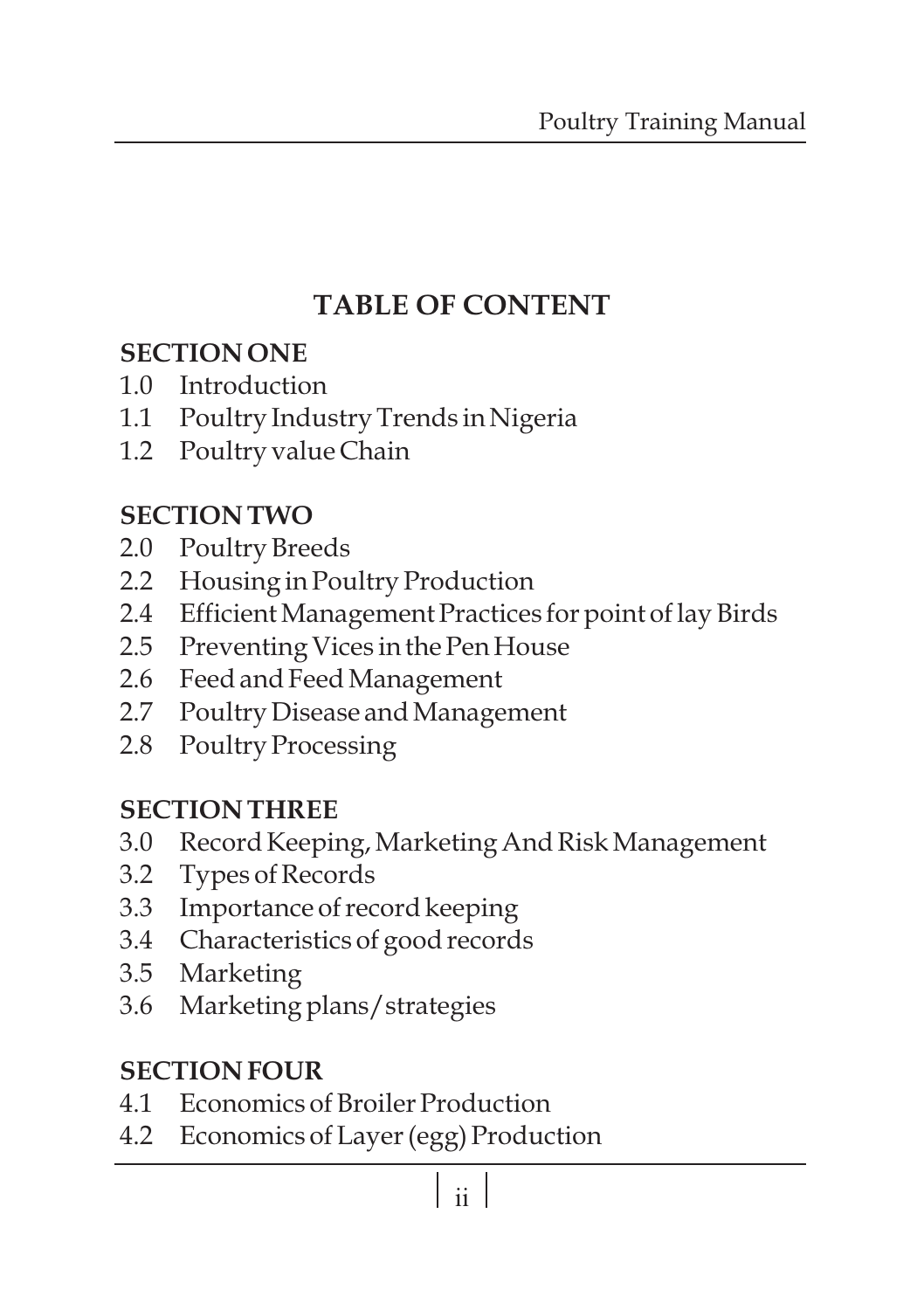# **ACKNOWLEDGMENT**

This manual is a publication prepared by Africa Projects Development Centre (APDC) for the IFAD-Integrated Agribusiness Hub Project. The project is implemented in partnership with IITA Ibadan.

International Institute of Tropical Agriculture ©2021

This publication may be reproduced in its entirety or in parts for non-commercial applications provided that the project and organizations are acknowledged.

Front cover photo: A picture of Poultry Training. (Photo credit: APDC)

Correct Citation: Training Manual on Poultry. A publication of the IITA/IFAD integrated agribusiness hub project, Nigeria.

Disclaimer: The copyright owner shall not be liable for technical or other errors or omissions contained herein. The reader/user accepts all risks and responsibility for losses, damages, costs, and other consequences resulting directly or indirectly from using this information.

Enquiries: International Institute of Tropical Agriculture (IITA). IITA, PMB 5320, Ibadan, Oyo State, Nigeria. Fax: +234 8039 784477. Email: iita@cgiar.org or Africa Projects Developments Centre, (APDC). APDC, Plots 17/18/27 FRCN Layout, Gwagwalada, Abuja Nigeria. www.apdcgroup.org Contact; 0811815111. Email: admin@apdcgroup.org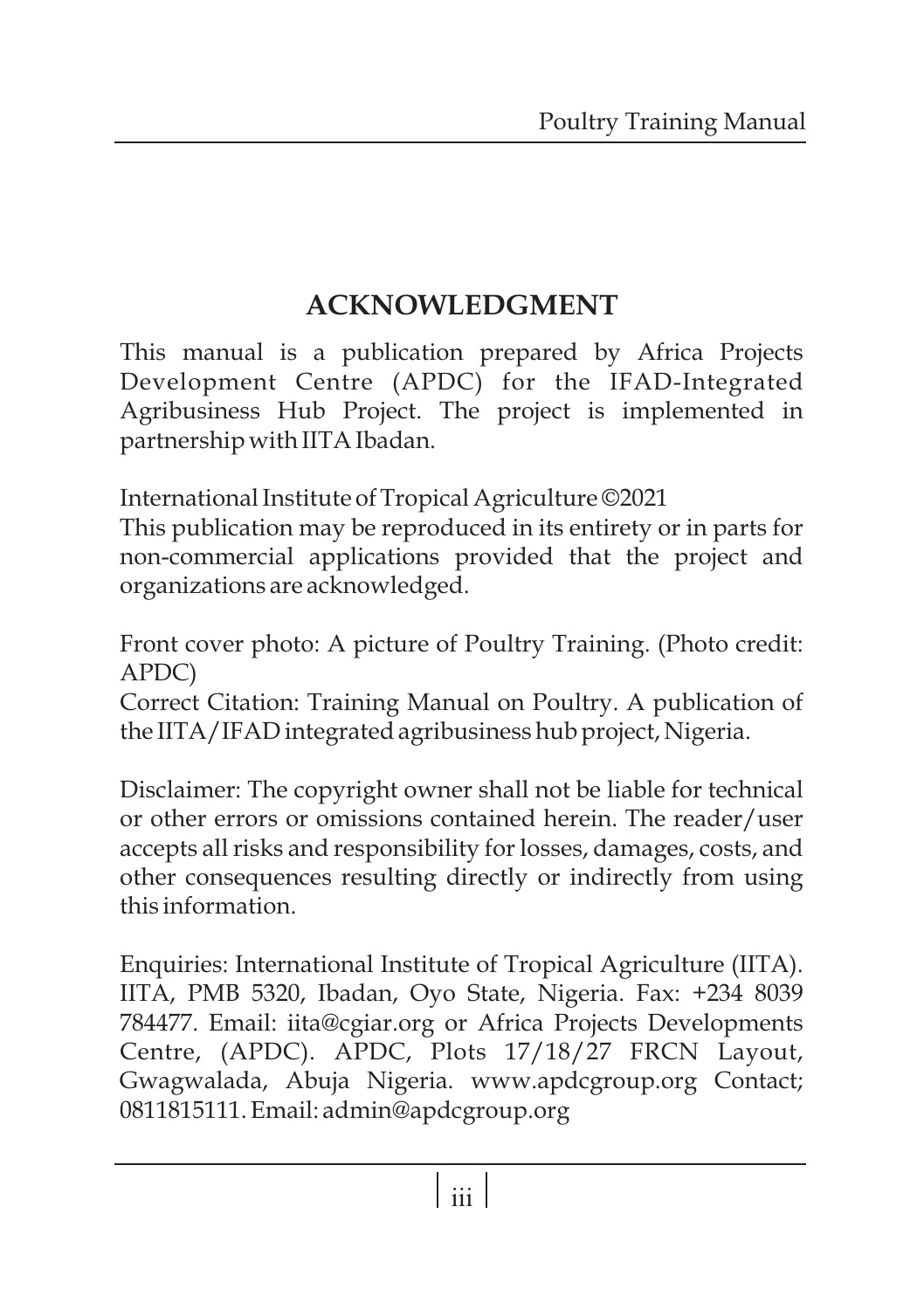# **SECTION ONE**

#### **1.0 Introduction**

Poultry is widely distributed in Africa and has distinct popularity among smallholder farmers. These smallholder farmers are mainly backyard or household farmers, mostly bin urban areas. However, the increase in the demand for poultry products has led to the growth of the industry through the establishment of large or commercial scale poultry farms with a good market for their products.

# **1.1 Poultry industry trends in Nigeria**

There are improved breeds of poultry birds, quality feed, vaccines, drugs, equipment etc., which has made the management of poultry birds more efficient with a potential increase in profit.

The growing need to increase food production is the brain behind URBAN AGRICULTURE Championed by the Africa Projects Development Centre (APDC).

#### **1.2 POULTRY VALUE CHAIN 1. Poultry Meat Production**

Chicken meat (broiler, layers, noilers & cockerel) Turkey, ducks, geese, guinea fowl, peacock, quails & ostrich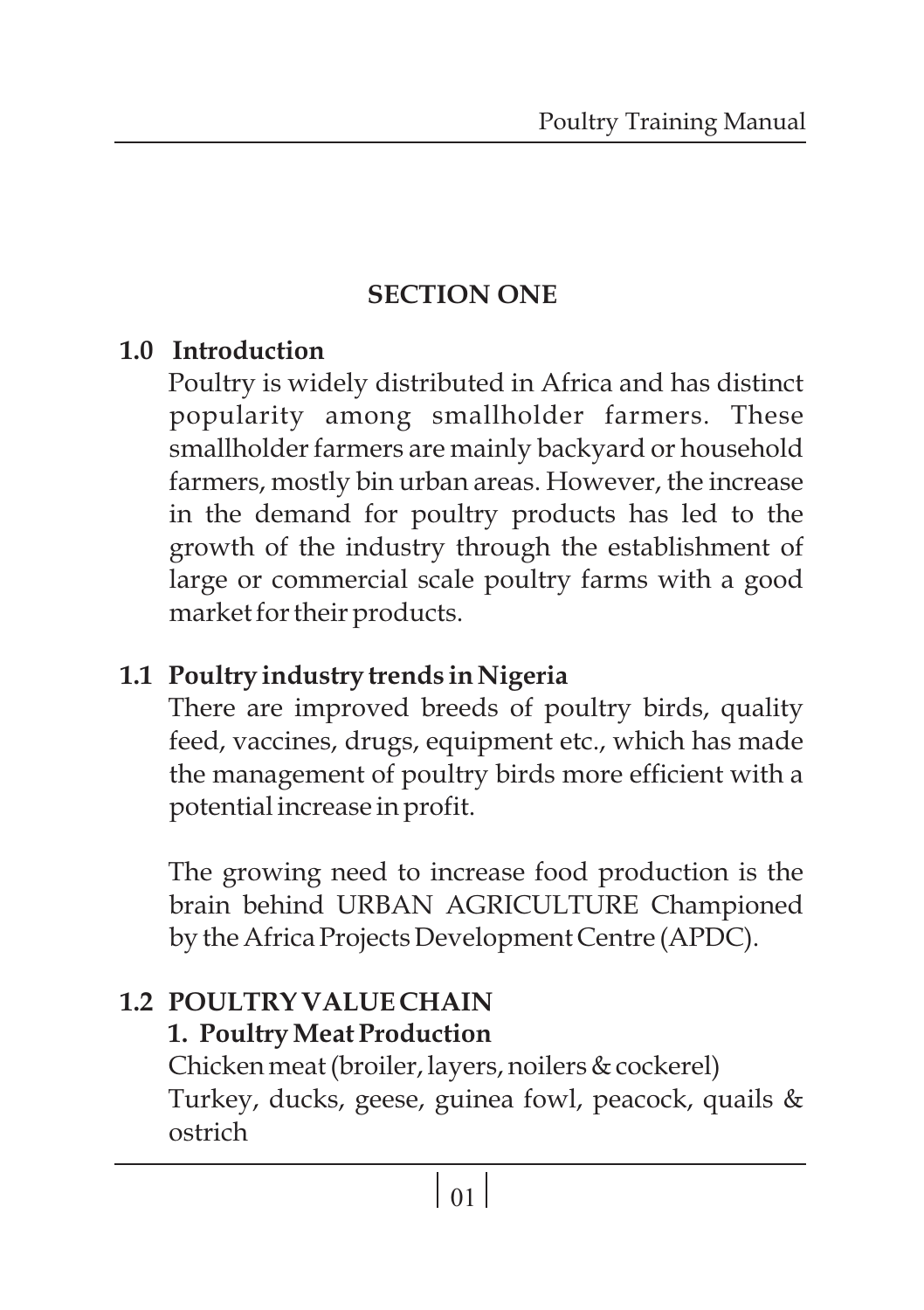# **2. Egg Production**

Chicken eggs, turkey eggs, guinea fowl eggs, egg powder production

#### **3. Poultry Bird Processing**

Frozen and smoked-dressed chicken (whole and parts), Frozen and smoked-dressed turkey (whole and parts)

# **4. Poultry Egg Marketing**

Packaged eggs in crates or packed in six, twelve twenty and thirty

# **5. Poultry Meat Marketing**

Select cuts (wings, thigh, drumsticks and breast) sold per weight in kg

# **6. Poultry Feather Marketing**

Peacock feathers

- **7. Poultry Feed Production**
- **8. Poultry Waste Management**

# **1.4 Benefit of poultry production**<br>• Income Generation

- 
- Income Generation<br>• Employment Creat • Employment Creation<br>• Food Security
- Food Security<br>• Wealth Creation
- 
- Ready made Market
- Ready made Market<br>• Investment for Futu: • Investment for Future generation or prosperity<br>• Provision of Raw materials
- Provision of Raw materials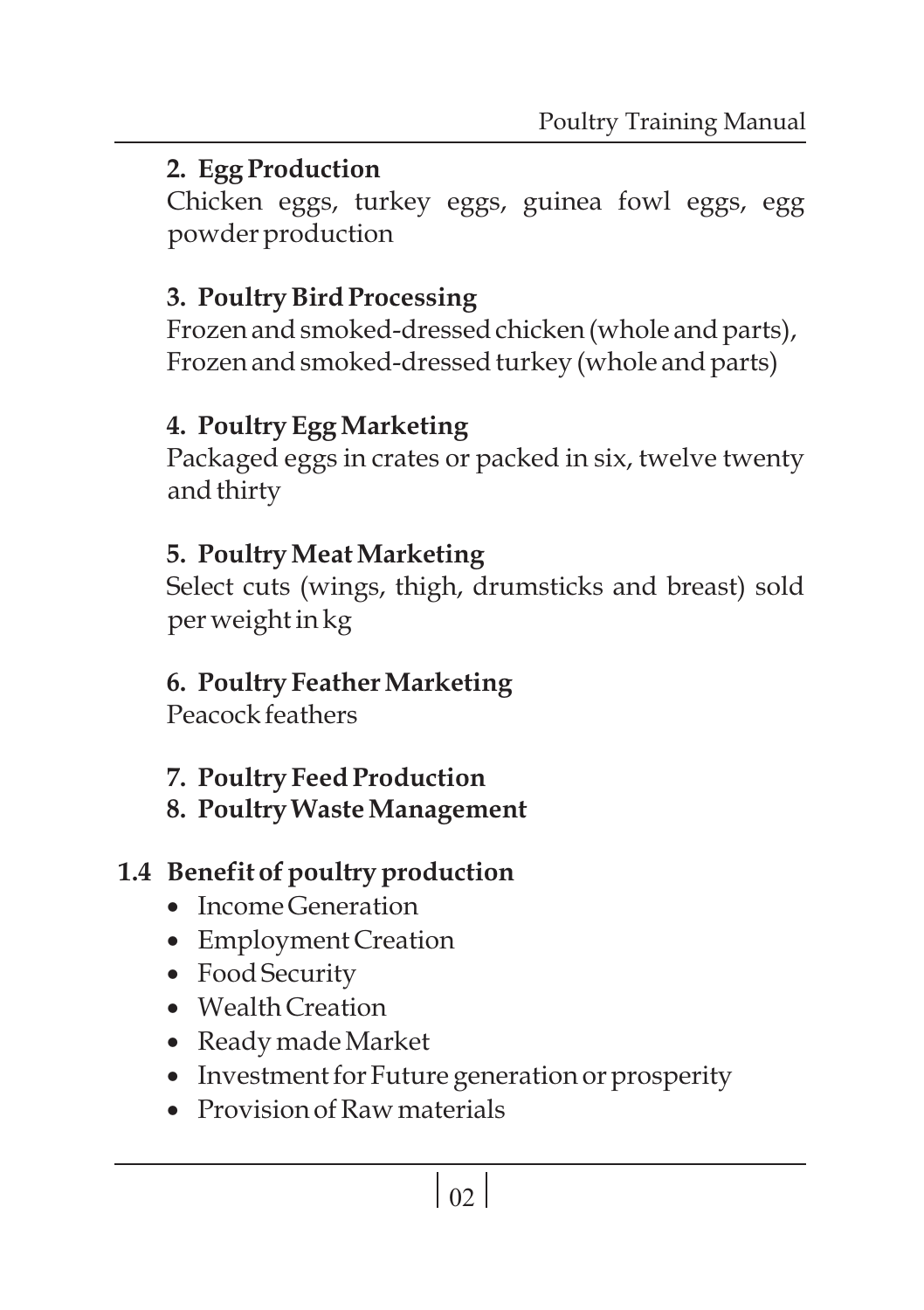# **Table 1: Some terminology used in poultry**

| Cock           | Male fowl above one year of age                    |  |  |  |  |  |
|----------------|----------------------------------------------------|--|--|--|--|--|
| Cockerel       | Male fowl below one year of age.                   |  |  |  |  |  |
| Hen            | Female fowl above one year of age                  |  |  |  |  |  |
| Pullet         | Female fowl below one year of age                  |  |  |  |  |  |
| Chick          | A young fowl (0-6 weeks old).                      |  |  |  |  |  |
| Capon          | A castrated male fowl                              |  |  |  |  |  |
| Caponization   | Process of castration in fowl                      |  |  |  |  |  |
| Treading       | Act of mating in fowl                              |  |  |  |  |  |
| Grower         | Fowl between 7 and 19 weeks of age                 |  |  |  |  |  |
| Layer          | Female fowl over 20 weeks of age that can lay eggs |  |  |  |  |  |
| <b>Broiler</b> | Fowl reared for meat purposes                      |  |  |  |  |  |
| Clutch         | A group of young chicks                            |  |  |  |  |  |
| Flock          | A group of fowls                                   |  |  |  |  |  |
| Chicken        | Meat of fowl                                       |  |  |  |  |  |
| Pen            | A place where the fowls are housed                 |  |  |  |  |  |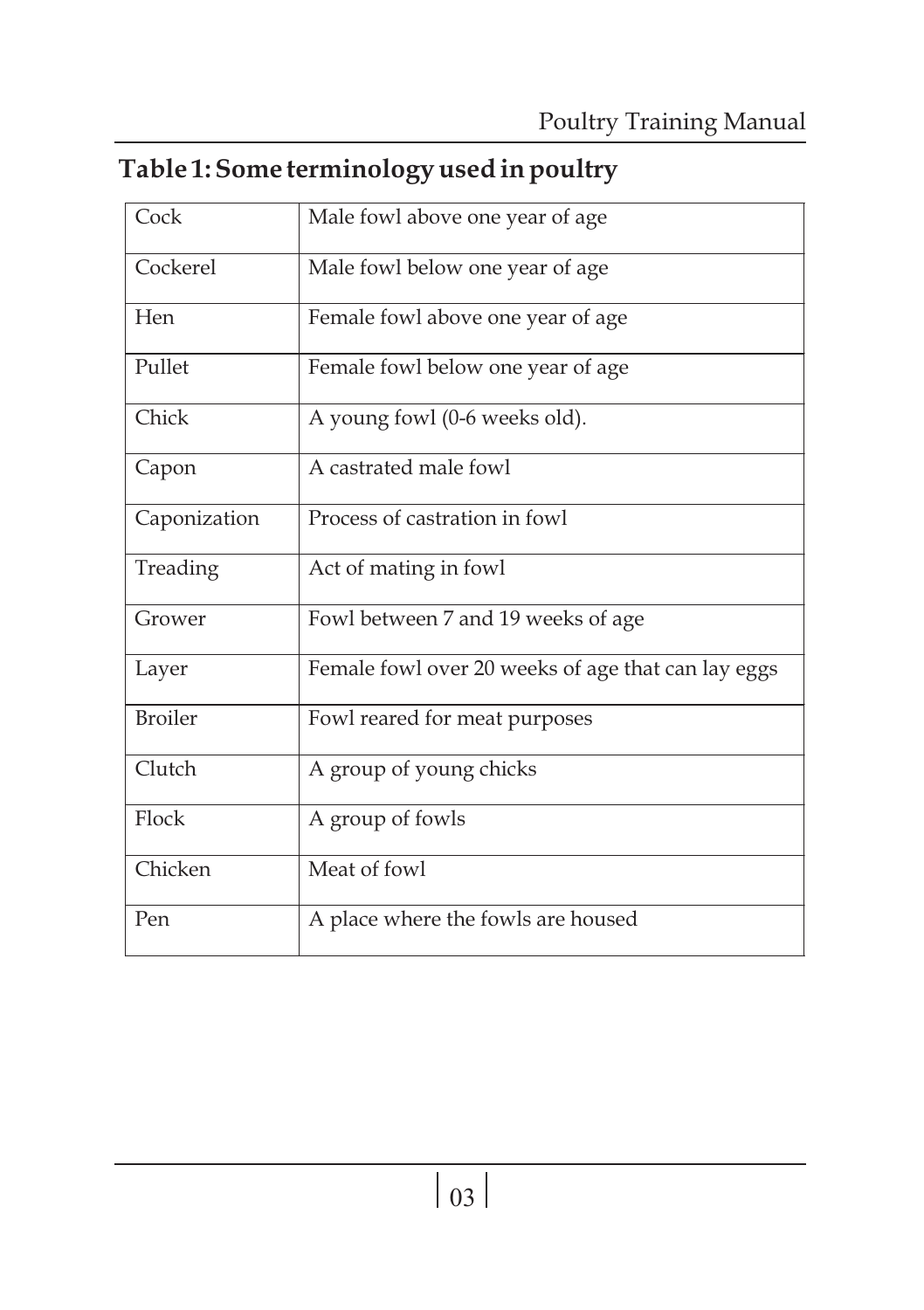#### **SECTION TWO POULTRY BREEDS**

#### **2.1 Indigenous breeds**

The most commonly kept indigenous breed of chicken in Nigeria is not an official breed and does not have a breed standard

#### **2.1.1 Exotic Breeds**

Commercial poultry production in Nigeria relies exclusively on the use of exotic breeds that adapt well to Nigerian environmental conditions (e.g, Rhode Island Red, Anak, White Leghorn, Black Nera, Arbor Acre, Marshall, shika brown, is a brown etc).

- **2.1.2 Breed of Broiler:** Cornish cross OR rock, Arbor acres, Anak 2000, White leghorn, Hybro, Hubbard, Cobb 500, Marshall, Etc.
- **2.1.3 Breeds of Layers:** ISA Brown, ISA White, Dominant Black, Lohmann Brown, Dominant Brown, Dominant Blue, Dominant, Sussex, Dominant Barred, Hyline, Nera Black, Nera Brown, etc.



**Picture 1: BROILERS**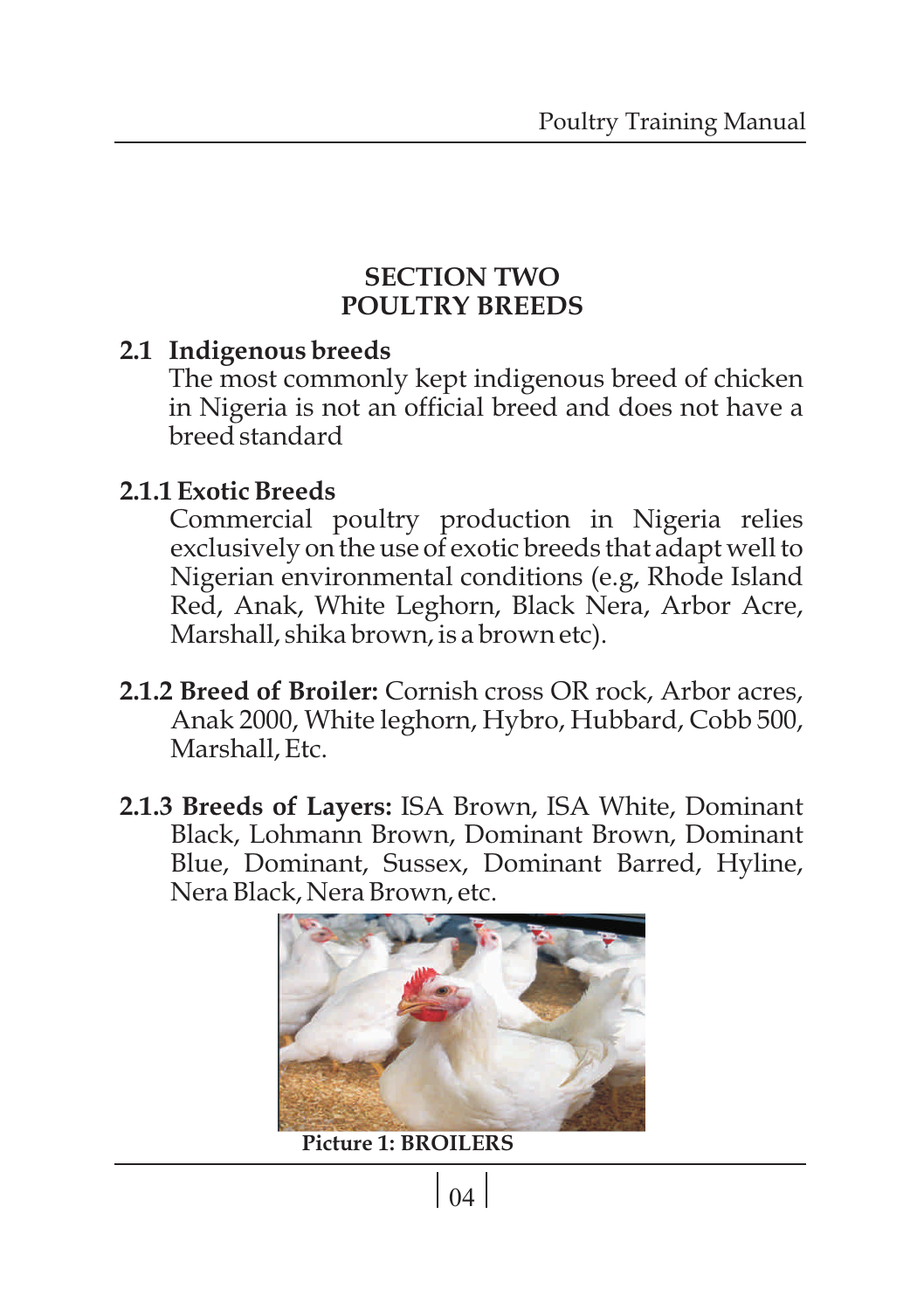#### Poultry Training Manual





**Picture 2: LAYERS (ISA BROWN) Picture 3: Layers (NERA BLACK)**



Picture 4: COCKEREL Picture 5: NOILERS

# **2.2 HOUSING IN POULTRY PRODUCTION**

A house is the most important component in poultry production. Investments in housing constitute 85% of the total capital investments. A good poultry house must protect the birds from extreme and unfavorable weather conditions. A bird that is comfortable and free from stress will perform at its maximum potential. High ambient temperatures induce heat stress on birds, thereby reducing feed/energy intake, the hatchability of eggs, and fertility, while increasing mortality, water intake and wet litter.

# **2.2.2 Requirements for farm site selection**

**Environment:** Commercial poultry farms are best located far from dwelling areas to avert inconveniences to people such as noise and strong offensive odors.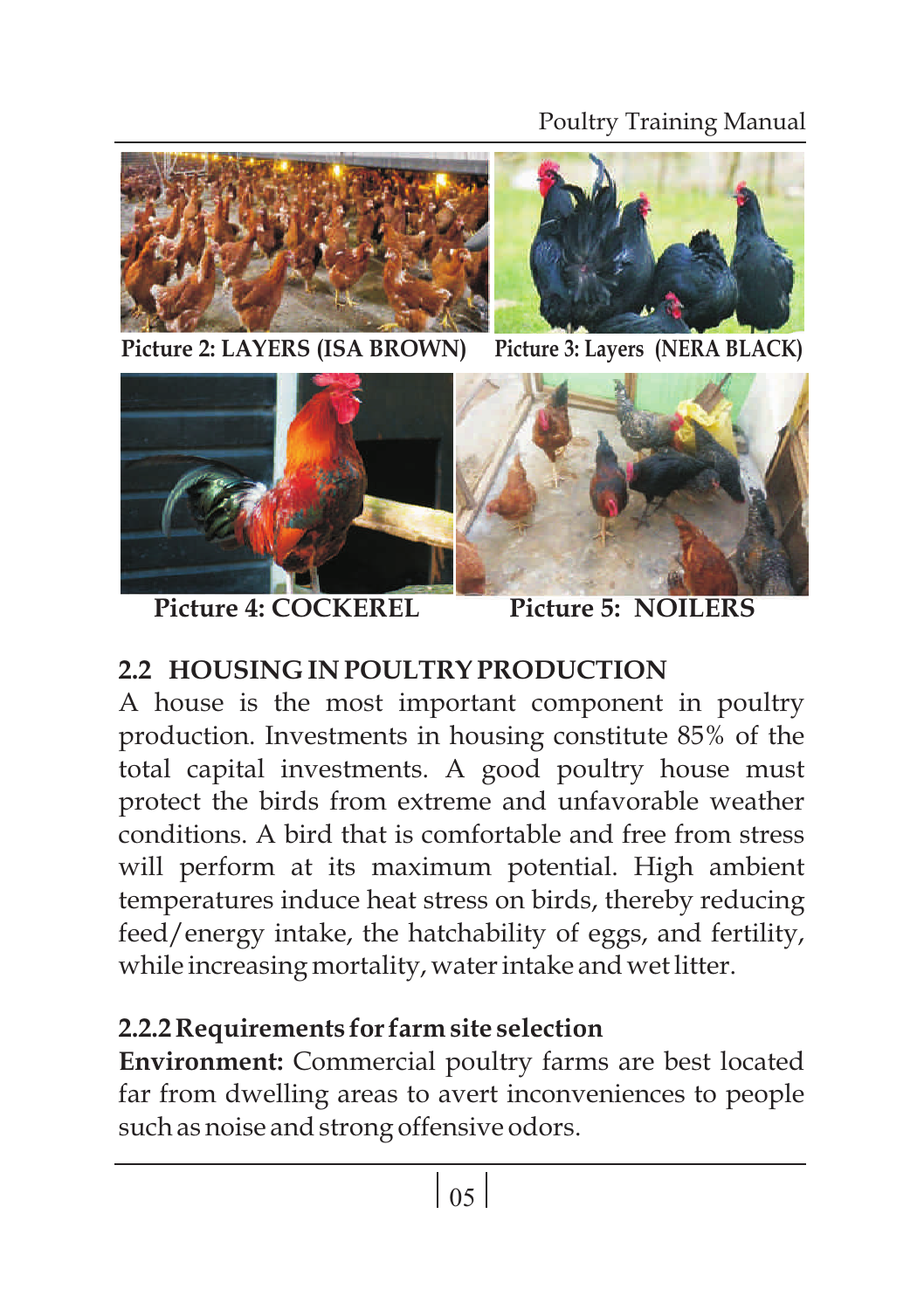**Utilities and public amenities:** You would need some public utilities like electricity and water to run your commercial poultry farm.

**Expansion plan:** Agribusiness are expanding based enterprises if managed efficiently.

**Drainage:** Ensure that the site has a proper drainage system; the absence of a good drainage system may lead to erosion and cause great problems for your farm.

**Prevailing wind and sunshine:** The distance from the livestock house location to any residence would need to be greater if prevailing winds are directed towards the residence.

**Waste Management:** Waste from your poultry house can be used togeneratebiogasorsold/usedasmanureincropproduction.

# **2.2.3 General Prerequisites for a Poultry Pen**

- 1. If possible, build the house in an east-west direction. The chickens will be less exposed to direct sunlight. Plant trees around the house so that its roof stays in the shade.
- 2. Ensure that the roof has a large overhang (90cm or more) to limit direct sunlight and prevent rain from wetting the inside of the house.
- 3. Keep the bottom 50 cm of the side walls closed and the rest open. There should always be enough fresh air in the house. Close the top part of the side walls with chicken-wire gauze.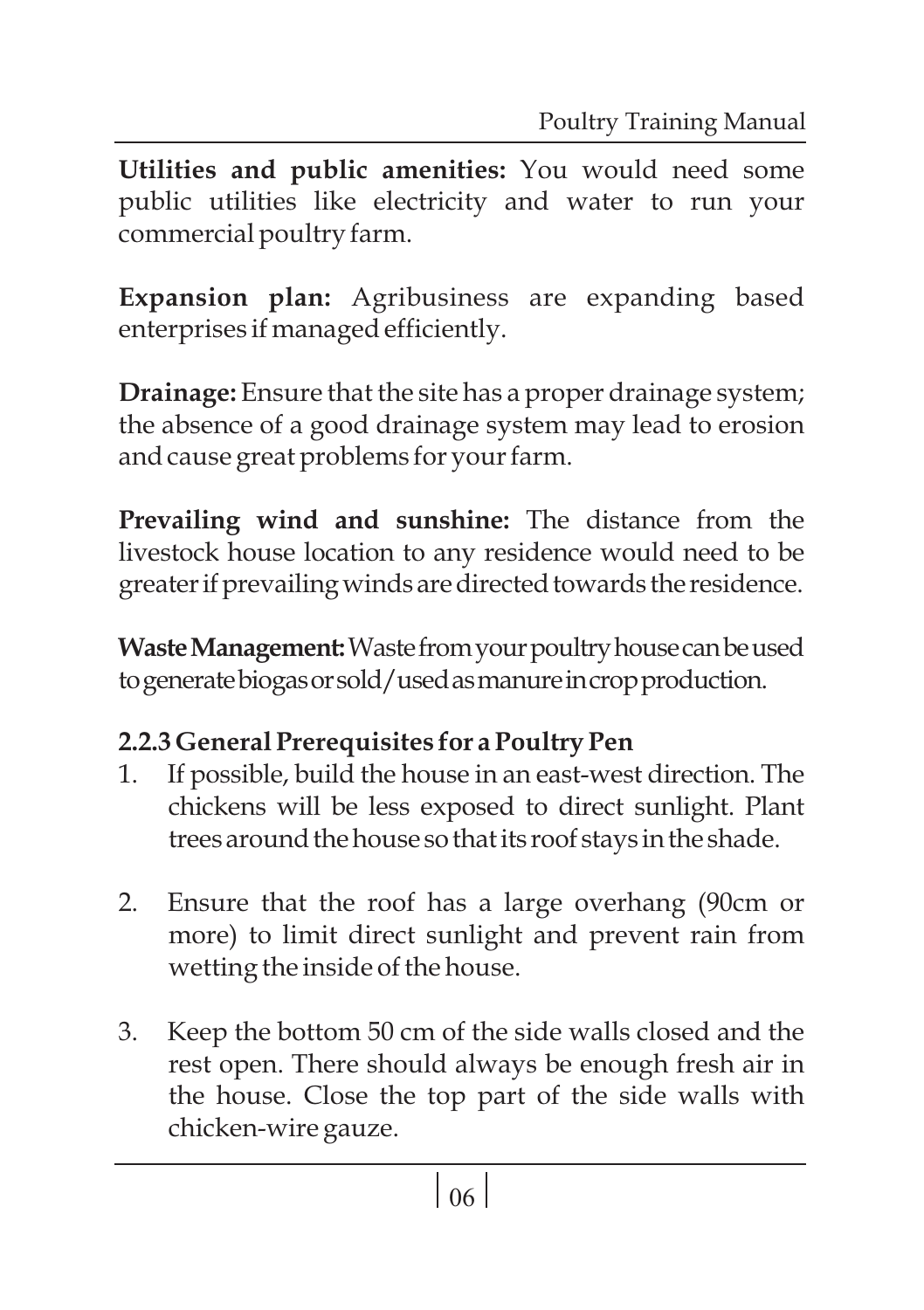- 4. Build the roof as high as possible above the floor. It will then be less hot inside the chicken house and ventilation will be better.
- 5. Try to limit the occupancy of the chicken house as much as possible. Many birds in a small house can cause problems due to the extra warmth they create and the increased chance of parasite infections.
- 6. In deep litter housing system, birds should be stocked not more than 3 per square meter.
- 7. To stimulate feeding, turn on a light in the house before sunrise and after sunset when it is cooler. This also helps to keep a steady level of egg production.
- 8. It is necessary to make sure that the house is easy to clean and, if possible, easy to disinfect. For this, a poultry house will need a concrete floor. An important condition for permanent housing in intensive housing system is the permanent availability of feed. A constant supply of fresh water is also essential.
- 9. If the housing is to contain many birds, a separate working space in front of the house is necessary. Feed can be stored there, and eggs can also be kept their temporarily. To avoid deterioration of the quality of the eggs, they should not be kept here longer than one week. It is best to keep eggs in a cool space, at about  $20^\circ$ . This can be done by keeping the number of windows in the storage space to a minimum and only ventilating at night when the air is cooler.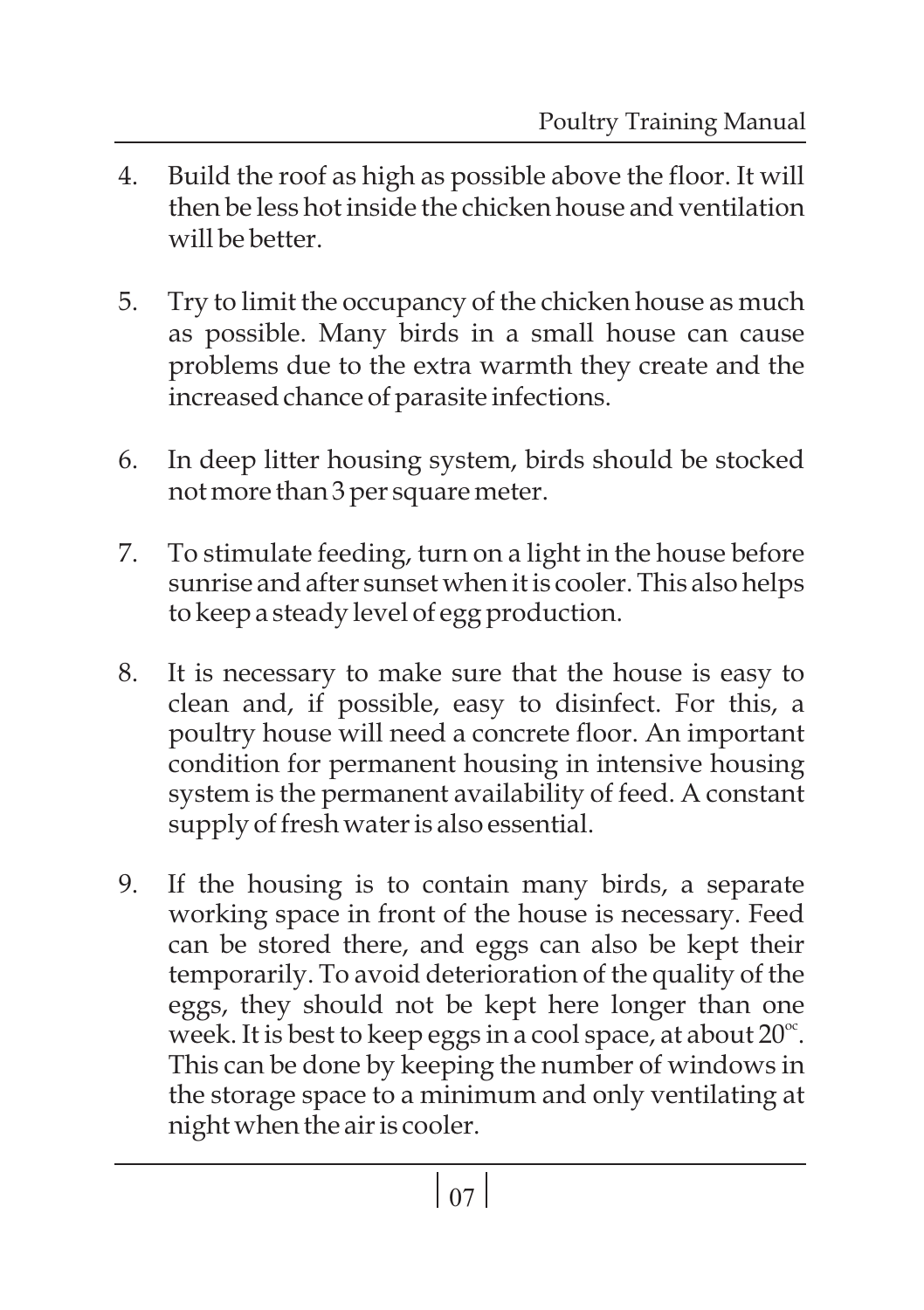10. Provisionoffoot-dipattheentranceofthepenisessential.



**Picture 6: A Standard Poultry house**



**Picture 7: A Standard Poultry Pen** 

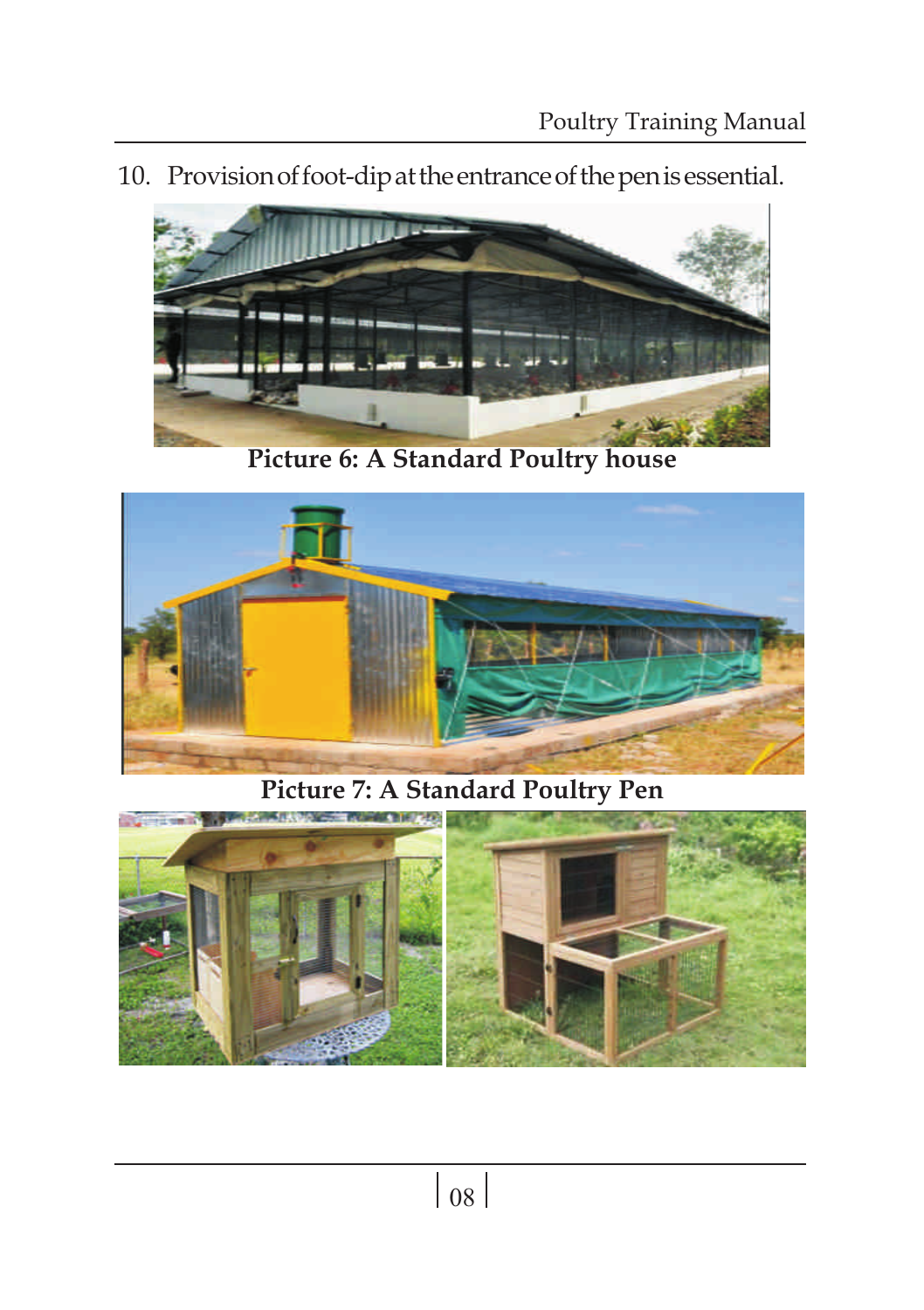Poultry Training Manual



**Pictures 8: Showing Low Budget Poultry Pens.**

# **2.2.4 SYSTEM O F H O USI N G I N P O ULTRY PRODUCTION**

# **2.2.4.1 PRODUCTION SYSTEMS**

- 1**.** Extensive system
- 2. Semi-intensive system
- 3. Intensive system

# **2.2.4.2**Extensive system

The extensive system is also known as the free-range system. The birds roam about for feed. Shelter is not provided for the birds. It is mostly common in villages.

# **Benefits:**

- 
- It requires low capital input.<br>• It is suitable for those who ha ·It is suitable for those who have a lot of space
- No special diet is given to the birds

# **Demerits:**

No proper record keeping.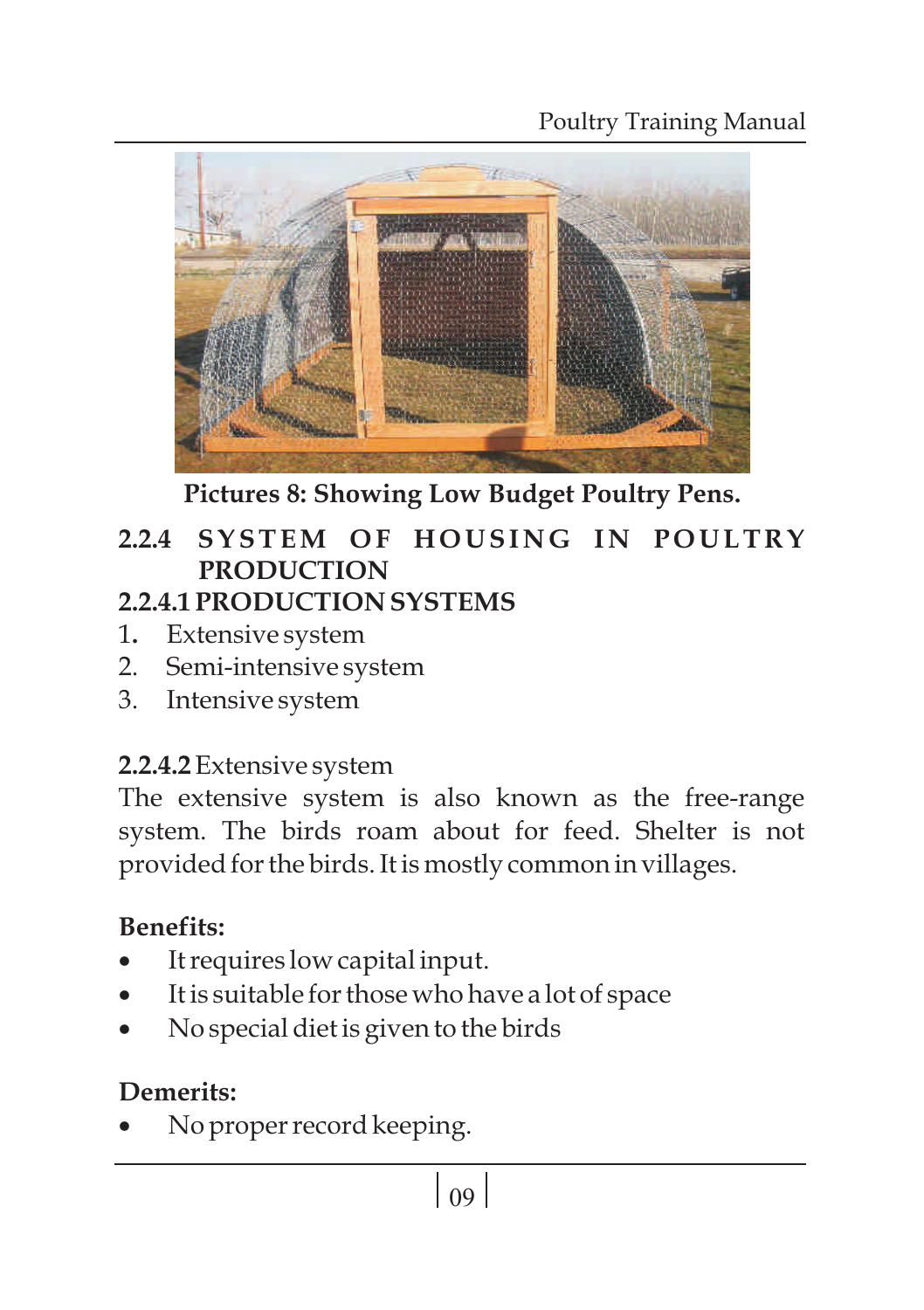- 
- ··Management practice is poor. Mixing of wandering of animals without proper
- ·identification can also cause conflict among owners.
- ·Poor productivity in terms of egg laying and growth.
- ·Birds are prone to diseases and predators Insecurity of animals, i.e., the birds are exposed to pilfering/stealing.

#### **2.2.4.3 Semi-intensive system**

It is mid-way between the intensive and extensive system. The birds are housed in a fixed building but can move about within a fenced area. Their buildings could be made of wood or metal. It however saves cost and it can be practiced in a backyard and in urban areas. A good example of the semiintensive system is the fold unit system.

- **Merits of the Fold unit/semi-intensive system**<br>• There is protection against adverse weathe
- There is protection against adverse weather conditions<br>• The birds are safe from the attack of wild animals
- The birds are safe from the attack of wild animals<br>The birds are kept in small groups and culling is made easier.
- ·Thebirdsarekeptinsmallgroupsandcullingismadeeasier. The outbreak of any infectious disease is easier to isolate
- ·and handle. The system is useful for all ages and all kinds of birds.

# Demerits of the Fold unit/semi-intensive system

- **Demerits of the Fold unit/semi-intensive system<br>• There is high cost per house when compared with the**
- ·range system. Vices such as feather picking, egg eating, and cannibalism may occur.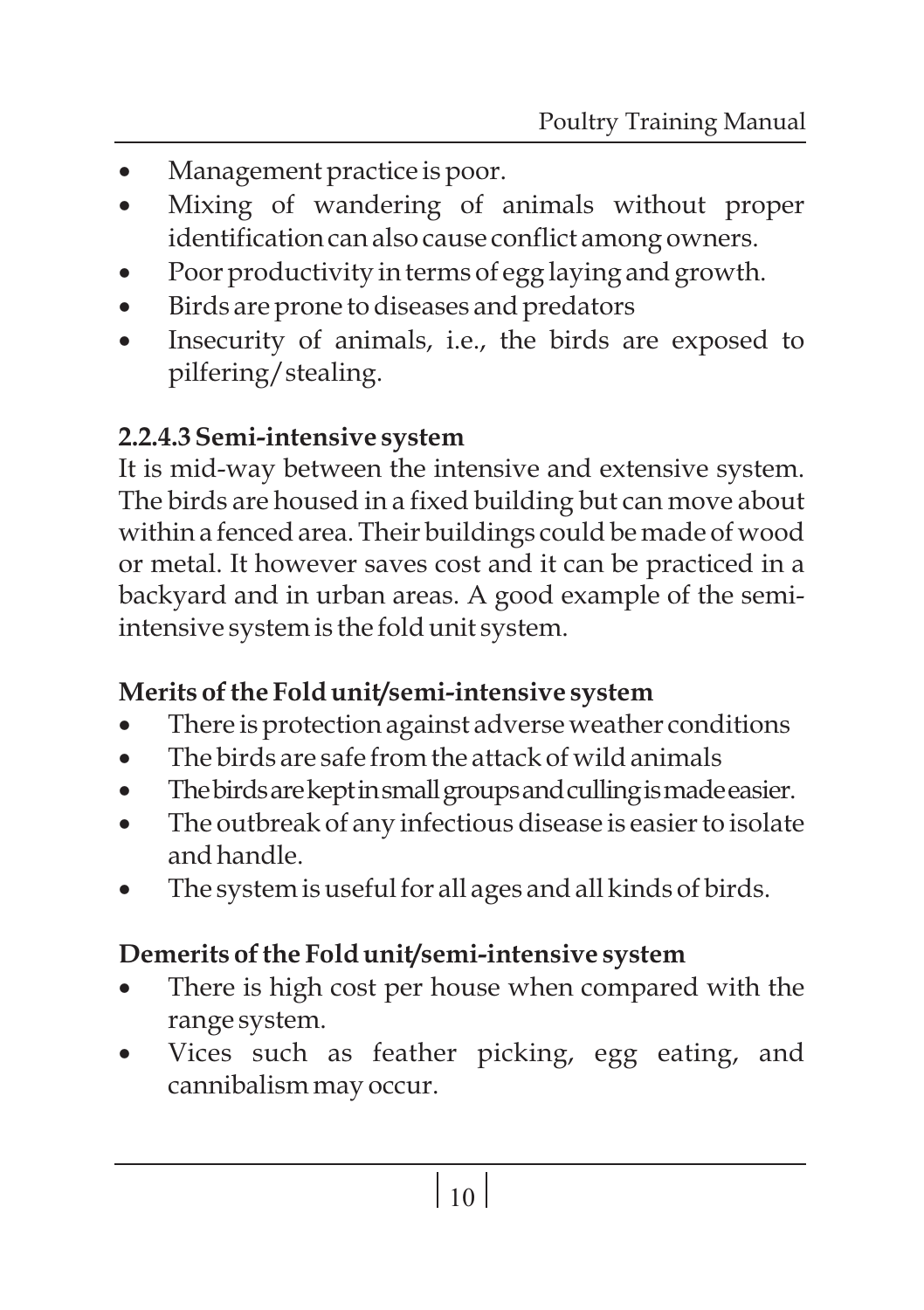#### **2.2.4.4 Intensive system**

Under this system, the birds are confined within the building and are not allowed to move out. There is high stocking density which implies a closer contact among the birds. Feeds, water and all medications are provided for the birds.

- ·**2.2.4.5 Merits of Intensive system**
- ·It allows for good record keeping. ·The birds are protected against predators.
- 
- ·It makes management simple It requires less space compared to the free-range option.

#### **2.2.4.6 Demerits**

The initial cost of production is high when compared to free

#### **2.2.4.7 Types of Intensive Housing systems**

The two examples of the intensive system of poultry

- management are:<br>• Deep litter sys
- ·Deep litter system Battery cage system



**Picture 9: A Poultry deep litter system**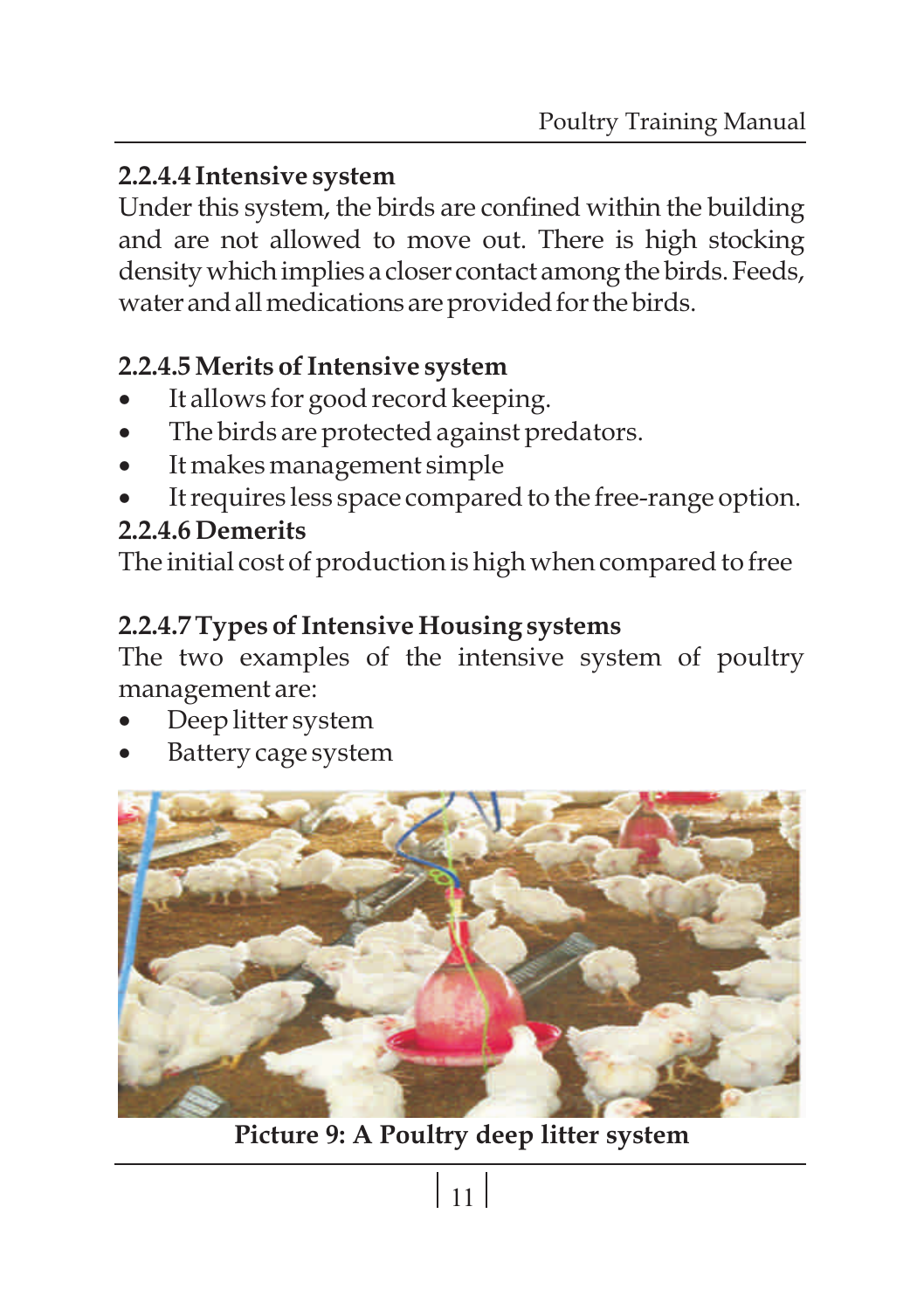

# **Picture 10: Battery Cages system**

# **2.3.1 TEMPERATURE**

Young chicks cannot yet regulate their body temperature. Thus, artificial heating is provided during the brooding period.

- ·**Artificial heat sources are:** ·Electric brooder (infra-red heat bulbs)
- 
- ·Gas brooder (gas heaters) ·Kerosene brooders (kerosene lamp/ kerosene heater)
- Other fuel sources (e.g.,charcoal)

# **2.3.4 Sufficient spacing**

Provide the chicks with enough spacing to avoid overcrowding. Overcrowding leads to poorly developed chicks, harmful habits such as feather picking, pecking, cannibalism and high mortality. There should be no more than three birds per square meter.

#### **2.3.5 Rearing space requirement for birds FLOOR SPACE:** Minimum of 0.1 – 0.2m/birds **ROOSTS:** 15.2cm (6 inches) bird

**WATERING TROUGH:** 4.2m (14 feet) of trough space per 100 birds (2 inches/birds)

**FEEDING SPACE:** 7.5cm (litter) or 15cm (battery cages)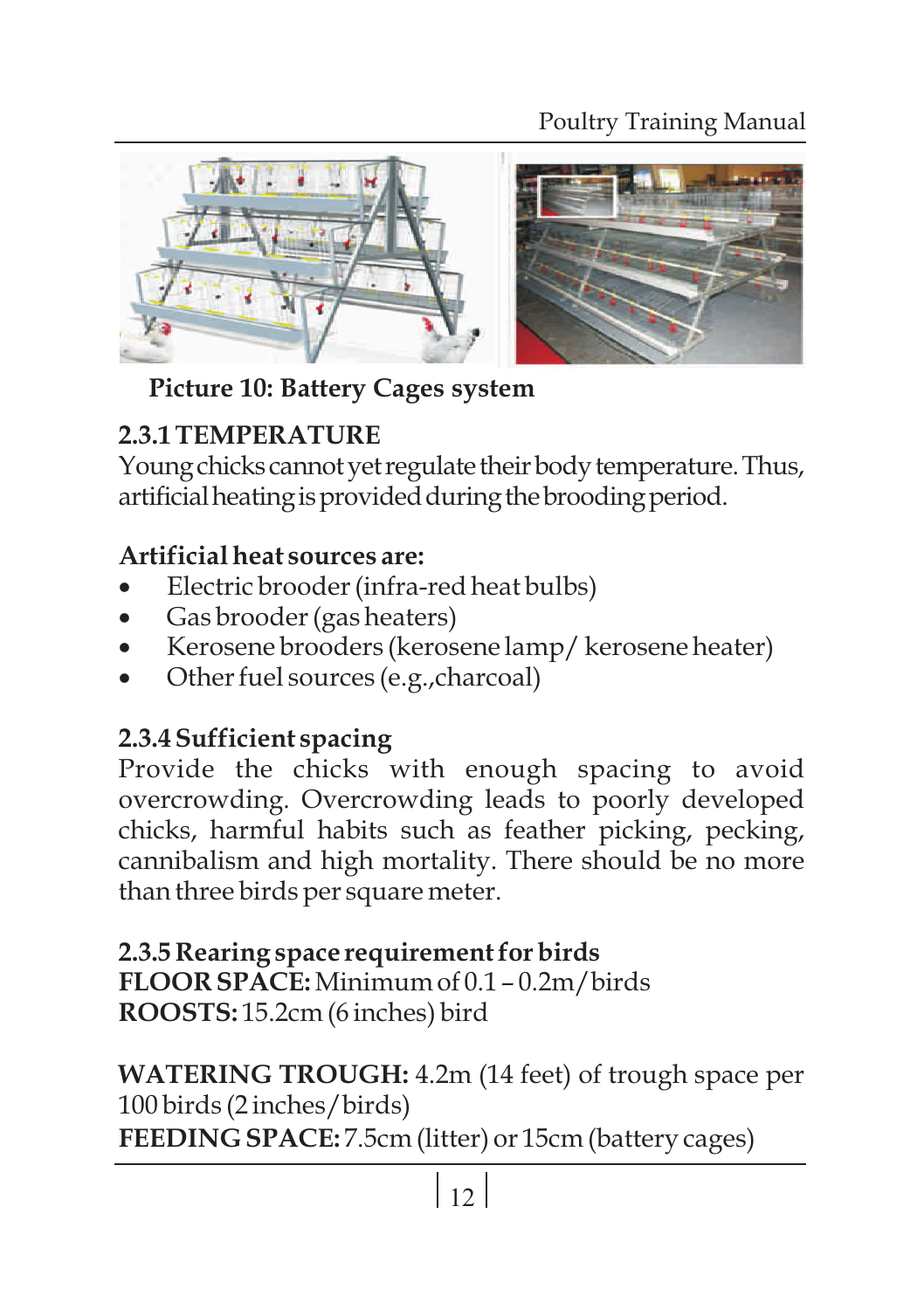#### **2.3.6 Litter**

Litter absorbs moisture (from dropping) and provides scrapping material for the chicks. At all times prevent litter from getting wet.



**Picture 11: Chicks at brooding stage**

# **2.3.7 EQUIPMENTS USED IN POULTRY**

During the first few days, it is okay to spread the feed on paper or cardboard. After three days, small feeders should be used. The feeding space per bird should grow from about 3 cm at day-old to 6 cm at 10 weeks.

Ensure all chicks can feed at the same time during the first few weeks, normal drinkers are used but with a low brim.



**Picture 12: Feeders for birds in deep litter system**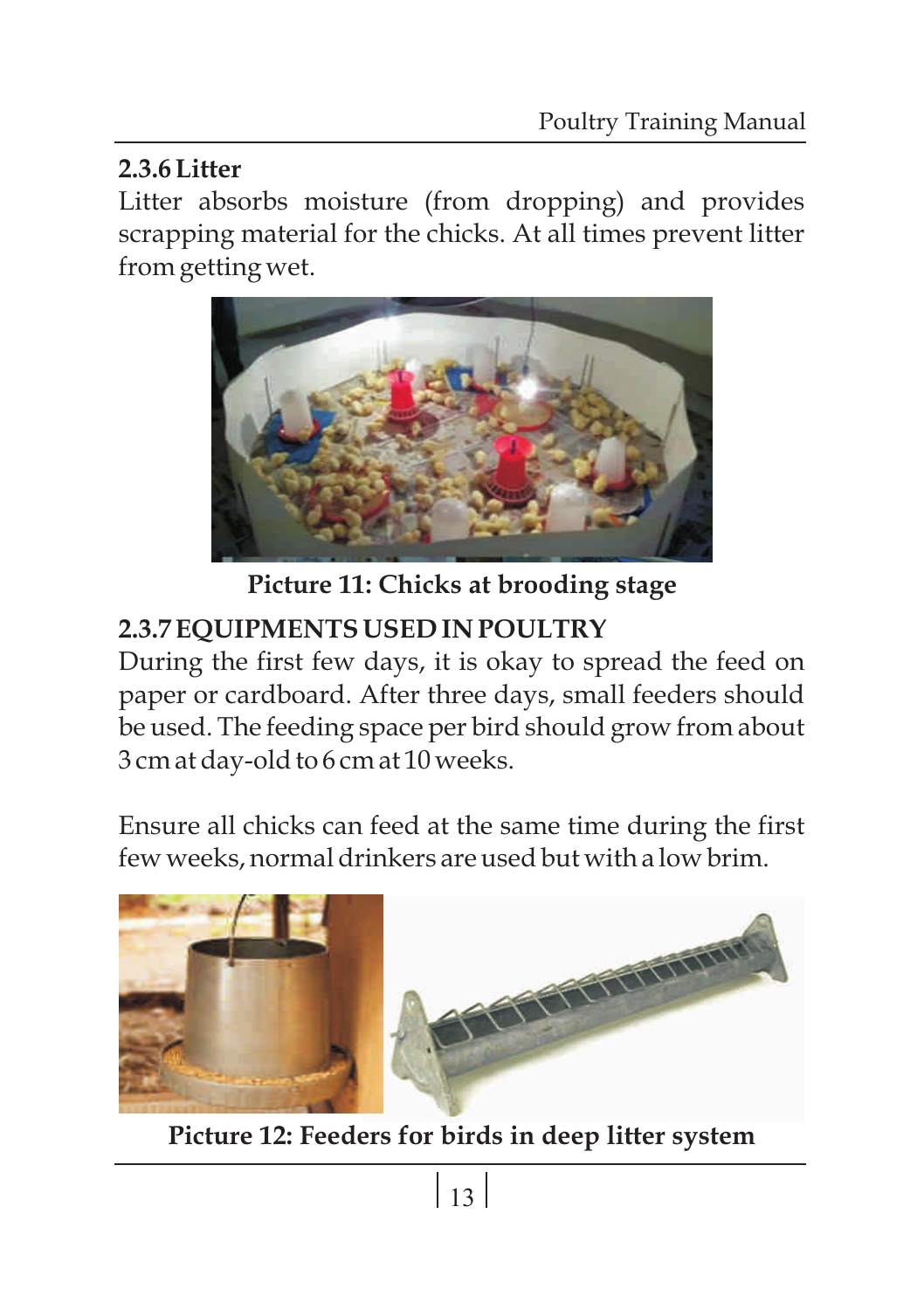Poultry Training Manual



**Picture 13: Drinker for birds in deep litter system**

# **2.4 EFFICIENT MANAGEMENT PRACTICES FOR POINT OF LAY BIRDS**

Point of lay birds (POL) are growing birds of usually 16 weeks to 20 weeks of age that are yet to drop their first egg. All necessary medications must have been administered to the birds before this time. The farmer needs to properly house the birds, feed them adequately, give needed medications, and start to expect its first set of eggs soon.

# **2.5 FEED AND FEED MANAGEMENT**

Feed constitutes the greatest cost in poultry production, amounting to about 70%. Feeds can be improved and produced more efficiently to lower costs. Proper feed management and handling/administration can be used to increase feed utilization and production.

Feed is a material which after ingestion by animals, is capable of being digested, absorbed and utilized. A feed is merely the carrier of nutrients.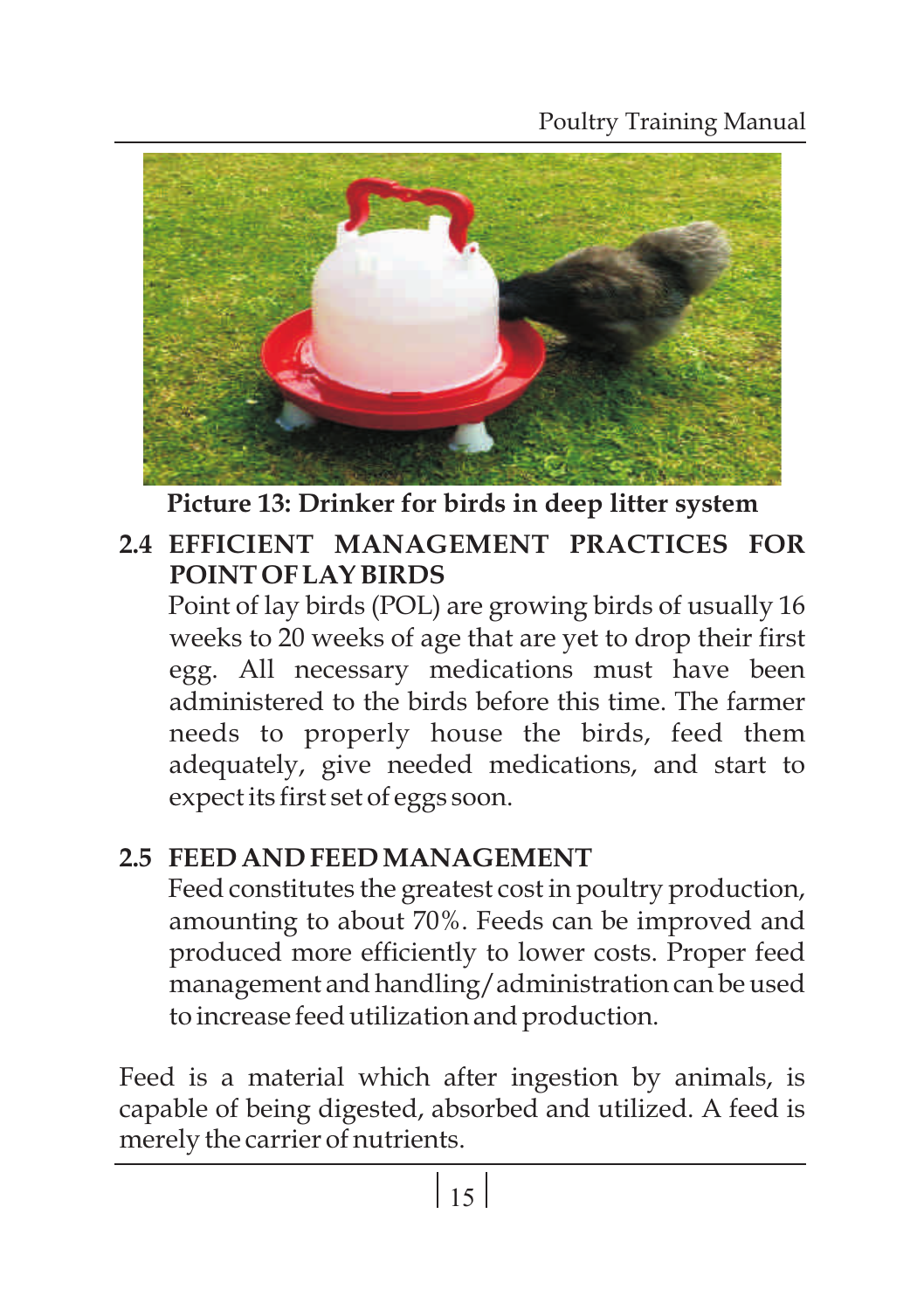**NUTRIENTS:** A nutrient is defined as any feed constituent or group of feed constituents of the same general composition or pure chemical compound that aids in supporting animal life. The constituents of a feed capable of being transformed into bodyelementsareknownasnutrients.

#### **2.6.1 PRODUCTION OF GOOD QUALITY FEED**

A good quality feed produced at the least cost is needed for profitable livestock production. The feed compounded should meet the animal requirement for body maintenance, growth, development and production. Birds generally require an adequate supply of essential nutrients from commonly used feed resources. These nutrients pass into the bloodstream and are then used for various processes according to the biological needs of the birds. The major groups of essential nutrients are energy, protein, fat and oil, vitamins, minerals and water.

| <b>Nutrients</b> | Conventional | <b>Alternative</b>    |
|------------------|--------------|-----------------------|
|                  | ingredients  | ingredients           |
|                  |              | /unconventional       |
|                  |              | ingredients           |
|                  |              |                       |
| Energy           | Maize        | Sorghum, millets,     |
|                  |              | whole wheat, Cassava  |
|                  |              | chips, cassava grits, |
|                  |              | Rice waste etc        |
|                  |              |                       |

#### **TABLE2:INVENTORYOFSOMEFEEDINGREDIENTSINNIGERIA**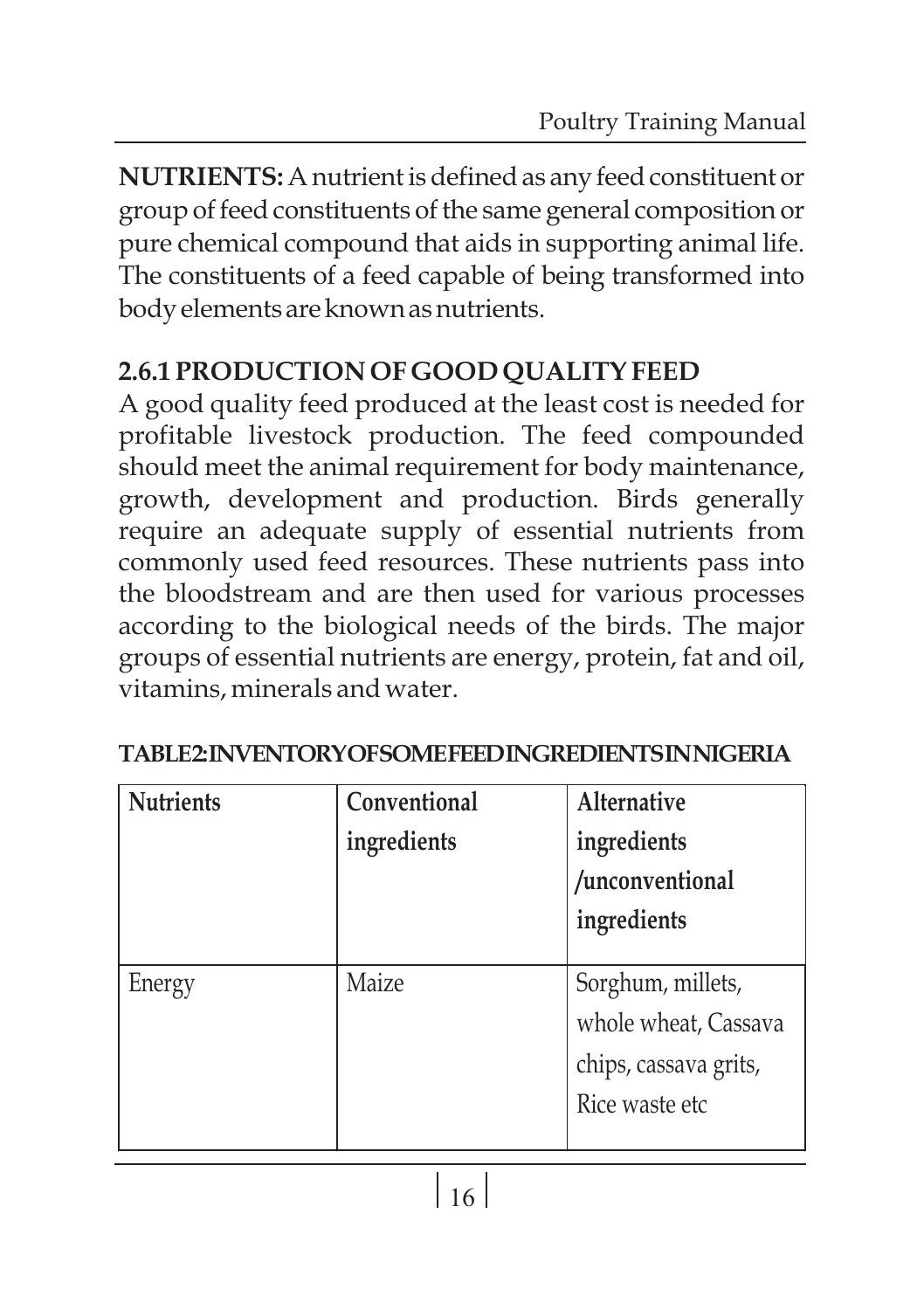Poultry Training Manual

| Protein           | Fish meal, meat meal,<br>Groundnut cake,                                                  | Full fat soybean,<br>sunflower cake,                                                                                                                                                                                            |
|-------------------|-------------------------------------------------------------------------------------------|---------------------------------------------------------------------------------------------------------------------------------------------------------------------------------------------------------------------------------|
|                   | Soybean cake                                                                              | cottonseed cake,<br>coconut meal, blood<br>meal, hydrolyzed<br>feather meal, ses ame<br>seed meal, coca by                                                                                                                      |
|                   |                                                                                           | product, melon,<br>cassava leaves, edible<br>mushroom, shrimp<br>head, dried brewer's<br>yeast                                                                                                                                  |
| Filler materials  | Wheat offal                                                                               | Maize offal, brewers<br>dry grains, palm<br>kernel cake, Rice bran,<br>Rice husk, sorghum<br>offal, corn cobs, malt<br>dust, cassava pe<br>els.<br>cassava sievate, cocoa<br>wastes, yam peels,<br>melon husk and cocoa<br>husk |
| Mineral           | Bone meal, oyster<br>shell, salt                                                          | Periwinkle shells,<br>snail shells, dicalcium<br>phosphate and super<br>phosphate                                                                                                                                               |
| Micro ingredients | Vitamins, Trace<br>minerals, Antibiotics,<br>Additives,<br>Methionine, Lysine,<br>enzymes | Moringa leaf meal,<br>neem leaf meal etc.                                                                                                                                                                                       |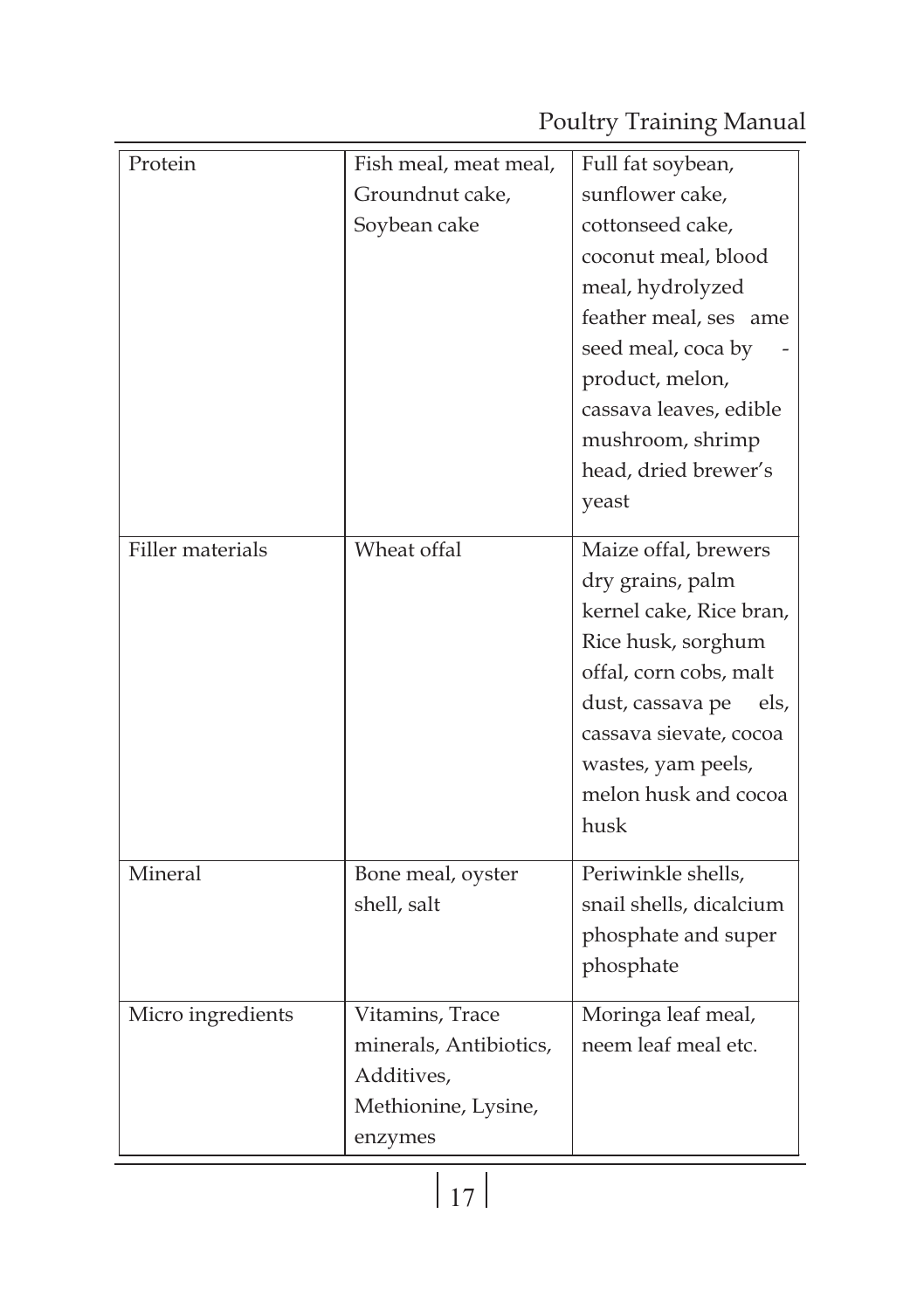# **2.6.2 FORMS OF FEED**

·Forms of feeds are

- Crumbs<br>Mash
- 
- Mash<br>• Pellets

#### **2.6.2.1 TYPES OF CHICKEN FEED**

- \* BROILER STARTER MASH (Broiler at 0-4 weeks)
- \* BROILER FINISHER MASH (Broiler at 5-8weeks)
- \* CHICK MASH (Pullet & Cockerel at 0-8 weeks)
- **\*** GROWER MASH (Pullet & Cockerel at 9-20 weeks)
- **\*** LAYERS MASH (For laying birds)

#### **2.6 .3 RATION FORMULATION**

Ration formulation is a procedure by which the farmer combines different feed ingredient. In formulating rations, the nutrient requirement of the birds must be taken into consideration.

The nutrient composition of the ingredients and the nutrient requirement of the bird are things of utmost consideration when formulating feed rations.

# ·**2.6.4 Factors to consider when formulating feed for birds**

- 
- ·Age of the bird Physiological status of the bird either egg or meat
- production<br>Availability of feed ingredients
- $\bullet$  Cost of the feed ingredients
- Cost of the feed ingredients<br>• Purpose of keeping the bird • Purpose of keeping the birds<br>• Breed and types of bird.
- Breed and types of bird.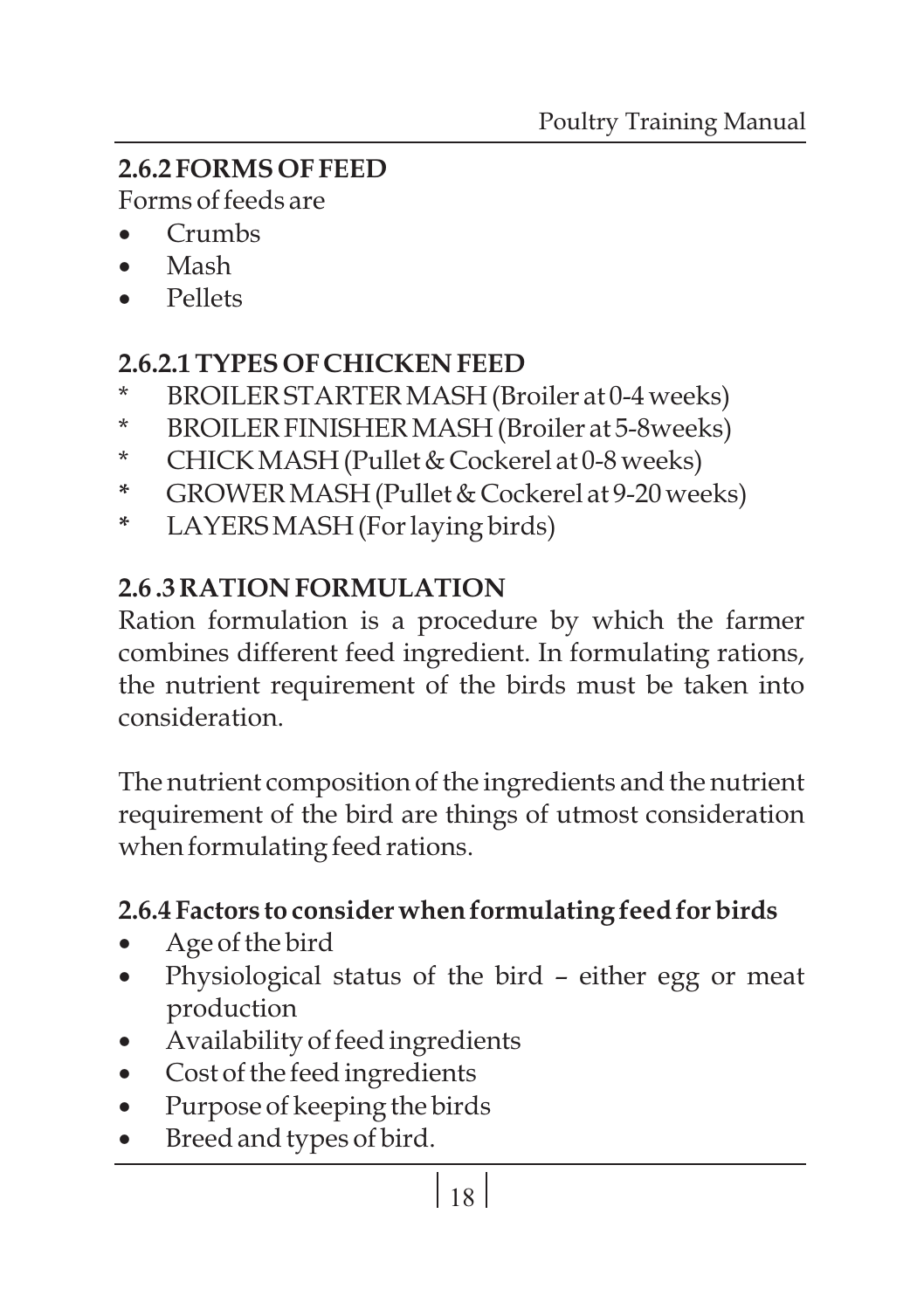- **2.6.5 Characteristics of a good ration**<br>• The ration must be acceptable by the birds
- ·The ration must be acceptable by the birds The ration should be digestible by the bird to release
- nutrients<br>• The ration should be cost-effective for the farmer to
- ·make a profit The ration should have the right texture

# **2.6.6 Categories of ration**<br>• Maintenance ration

- 
- ·Maintenance ration Production ration

#### **Table 3: NUTRIENT REQUIREMENT OF BROILER**

| Feed           | Pre-Starter   | Starter $0 - 17$ | Grower $17 -$    | Finisher After |
|----------------|---------------|------------------|------------------|----------------|
| Ingredient     | 100           | days             | 37 days          | 37 days        |
|                | grams/bird    |                  |                  |                |
|                | till 7 days   |                  |                  |                |
| <b>GALDUS</b>  | 25 kg for 200 |                  |                  |                |
| pre-starter    | <b>Birds</b>  |                  |                  |                |
| <b>Broiler</b> |               | 12.5 KG          | 10 <sub>KG</sub> | 8 KG           |
| Protein        |               |                  |                  |                |
| premix         |               |                  |                  |                |
| (KBC)          |               |                  |                  |                |
| <b>CORN</b>    |               | 6O KG            | 65 KG            | 69.5 KG        |
| <b>SOYBEAN</b> |               | 27.5 KG          | 25 KG            | 22.5 KG        |
| <b>MEAL</b>    |               |                  |                  |                |
| <b>TOTAL</b>   |               | 100 KG           | 100 KG           | 100 KG         |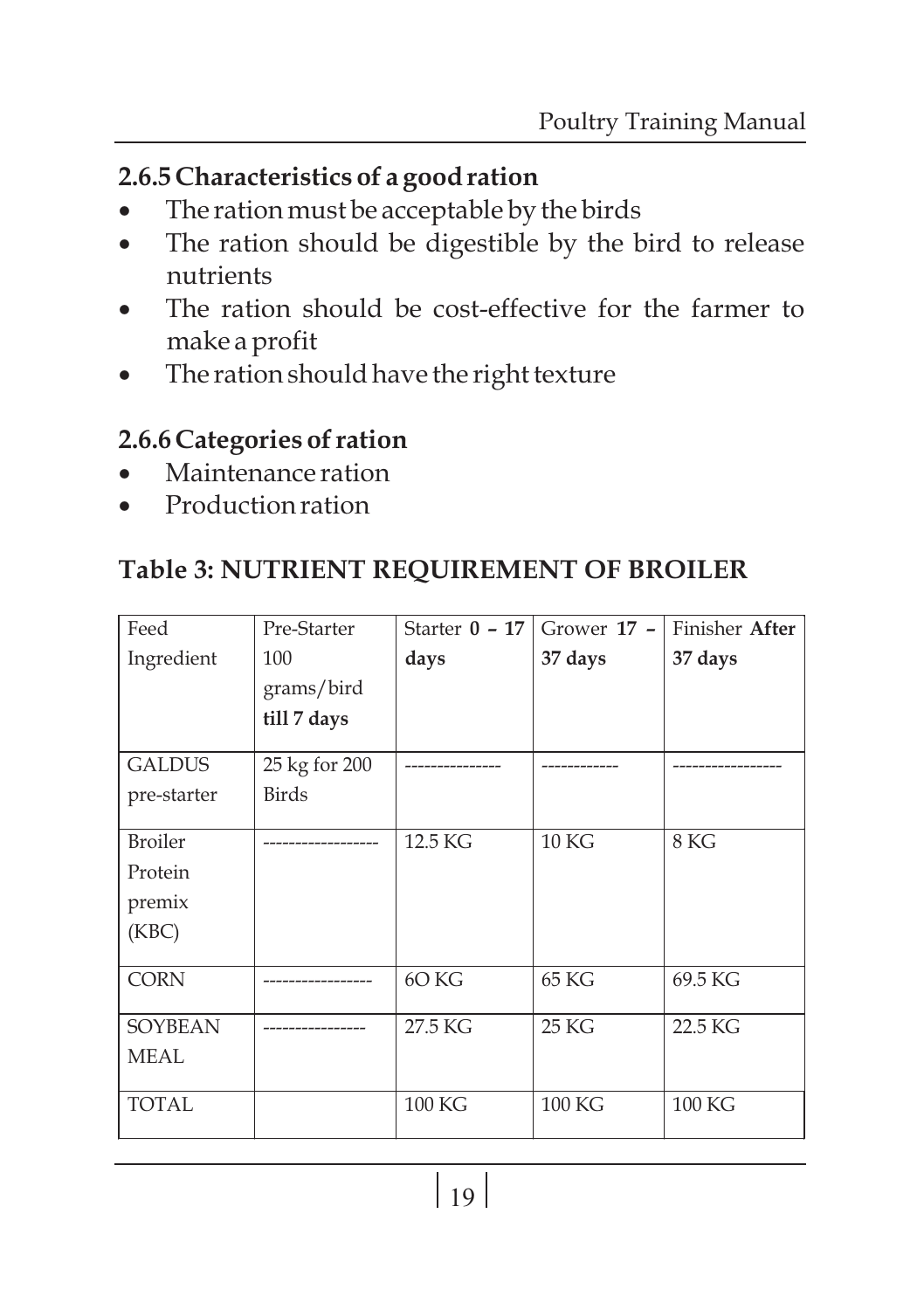| M.E kcal/kilo | 3160     | 2875    | 2900     | 2935     |
|---------------|----------|---------|----------|----------|
| feed          |          |         |          |          |
| Crude protein | 22.80 %  | 20.50 % | 19.60 %  | 18.80 %  |
| Crude fat     | 7.4 %    | 3.50 %  | 3.60%    | 3.70 %   |
| Crude fibre   | 2.60%    | 3.50%   | 3.60%    | 3.60%    |
| Lysine        | 1.32 %   | 1.14%   | 1.04%    | 1.00 %   |
| Methionine    | 0.59%    | 0.51%   | 0.46%    | $0.45\%$ |
| Methionine +  | $0.96\%$ | 0.84%   | 0.80%    | $0.77\%$ |
| Cystine       |          |         |          |          |
| Calcium       | $0.95\%$ | 0.90%   | 0.70%    | 0.65%    |
| Phosphorus    | $0.62\%$ | 0.65%   | $0.52\%$ | 0.50%    |
| Sodium        | 0.19%    | 0.14%   | 0.14%    | 0.14%    |

#### **ANALYSIS COMPLETE FEED**

Mixing directions can change depending on price and quality of available raw materials.

For the best result, start with the Koudijs Galdus 2mm prestarter (100 gram/bird total) mix this with starter feed to get the birds used to the starter feed. Ensure the change from Starter to Grower and from Grower to Finisher will happen gradually.

#### **LAYER FORMULAR Table 4: Nutrient requirement of Layer**

| Feed                | Pre-starter       | Starter         | Grower Phase 6  | Developer phase<br>10 <sup>1</sup> | Pre-layer Phase   | Layer 1 Phase   | Layer 2 Phase     |
|---------------------|-------------------|-----------------|-----------------|------------------------------------|-------------------|-----------------|-------------------|
| ingredient          | Phase<br>$0 - 10$ | Phase 10        | 10<br>weeks     | weeks - 16 weeks                   | 16 weeks till     | $5\%$           | $300$ days - end  |
|                     | days              | $days - 6$      | weeks           |                                    | they start        | production      | period            |
|                     |                   | weeks           |                 |                                    | laying at least   | 300 days        |                   |
|                     |                   |                 |                 |                                    | up till 2-4 %     |                 |                   |
| Galdus              | 7 - 10 days       |                 |                 |                                    |                   |                 |                   |
| Protein             |                   | $10 \text{ kg}$ | $5 \text{ kg}$  | 5 <sub>kg</sub>                    | $5 \text{ kg}$    | $5 \text{ kg}$  | 5 <sub>kg</sub>   |
| premix              |                   |                 |                 |                                    |                   |                 |                   |
| for layers          |                   |                 |                 |                                    |                   |                 |                   |
| (KLC <sub>5</sub> ) |                   |                 |                 |                                    |                   |                 |                   |
| Soybean             |                   | $24 \text{ kg}$ | $21 \text{ kg}$ | $14 \text{ kg}$                    | 18.5 kg           | $10 \text{ kg}$ | $18 \text{ kg}$   |
| meal                |                   |                 |                 |                                    |                   |                 |                   |
| Corn                |                   | 56 kg           | 57 kg           | 54 kg                              | $60.5 \text{ kg}$ | 57 kg           | 54.5 kg           |
| Wheat               |                   | 10 kg           | $15 \text{ kg}$ | $25 \text{ kg}$                    | $11 \text{ kg}$   | $10 \text{ kg}$ | $12 \text{ kg}$   |
| offal               |                   |                 |                 |                                    |                   |                 |                   |
| Limestone           |                   |                 | 2 kg            | $1.5 \text{ kg}$                   | 5 <sub>kg</sub>   | $10 \text{ kg}$ | $10.5 \text{ kg}$ |
|                     |                   |                 |                 |                                    |                   |                 |                   |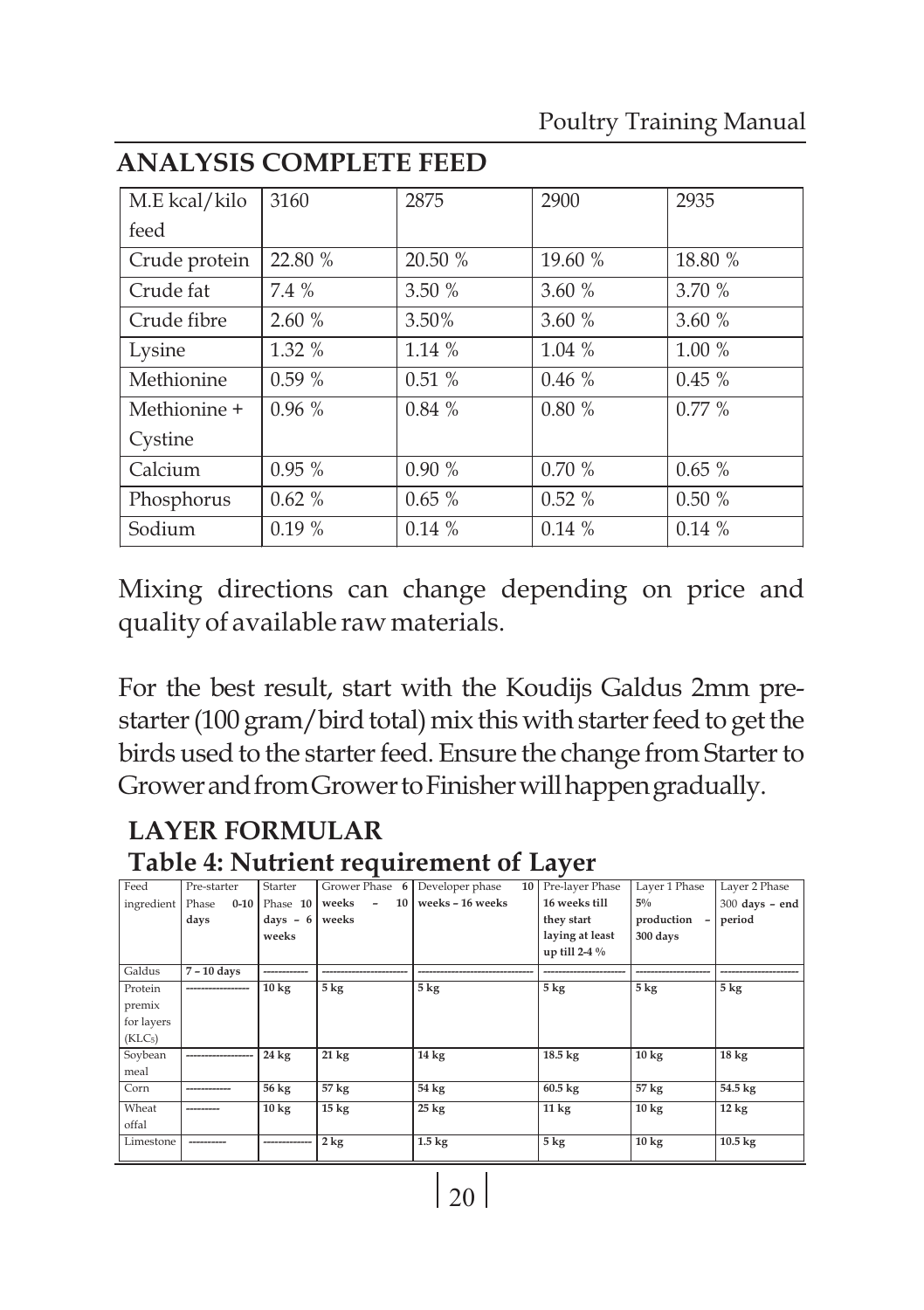#### **2.7 POULTRY DISEASE AND MANAGEMENT 2.7.1 SPREAD OF DISEASE**

A disease can spread rapidly among chickens because they are usually kept or poultry house. They also share the same feed and water bowls, making it easier to spread disease and infections from sick to healthy birds.

In intensive system of poultry management, we place a great deal of pressure on the birds to grow fast and lay many eggs. This situation can cause disease to spread, resulting in a lot of damage because of the stress the birds are exposed to.

# **2.7.2 FACTORS CAUSING DISEASE**

Factors that can cause disease in poultry include but not limited to management, environment and the birds themselves.

- **2.7.3** ·**Management**
- ·Poor quality food and water ·Poor hygiene and an adequate cleaning program
- Leaking water bowls<br>• Pest
- 
- Overcrowding of the birds
- Birds of mixed ages reared together
- ·Birds of mixed ages reared together Not following the birds' vaccination schedule as
- ·supposed Non-complianceofbiosecuritymeasuresinthepoultryhouse.

- **2.7.4** ·**Environment** Too hot or too cold conditions<br>Wet litter
- 
- ·Wet litter Dusty bedding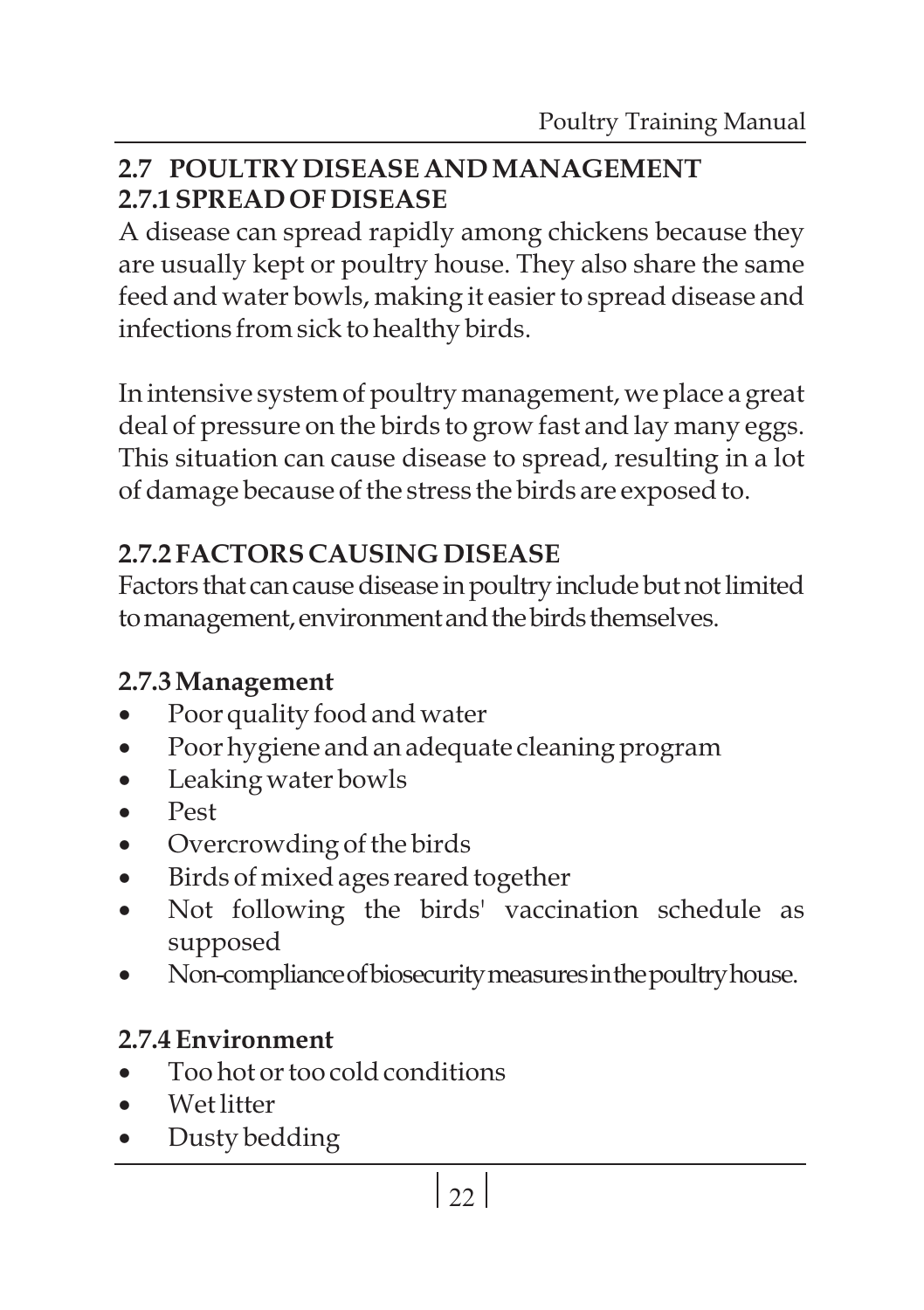- High build-up of bird droppings<br>No air circulation
- 
- ·No air circulation Sharp wires in the cages

- **2.7.5 Birds**<br>• Young
- ·Young birds ·Poor conditions because of under-feeding
- No vaccination

- ·**2.7.6 ACTIONS AT FIRST SIGNS OF DISEASE** You must act quickly at the first signs of disease. The birds must be treated and management challenges that may have led to the problem must be corrected to
- ·prevent the disease from occurring again. Consult your animal health scientist/veterinarian to help you find a correct solution to the health problem of
- ·the birds as soon as possible. In cases of re-occurring death, call a veterinarian to carry out a post-mortem on one of the dead birds, collect blood or egg samples and analysis carried out to be precise on the actual cause of incessant death.

# **2.7.7 GENERAL TREATMENT**

Treatment can be Biological or synthetic, depending on the nature or cause of the disease.

# **2.7.8 GENERAL PREVENTION**

Disease in poultry can be prevented through compliance to biosecurity measure in the farm.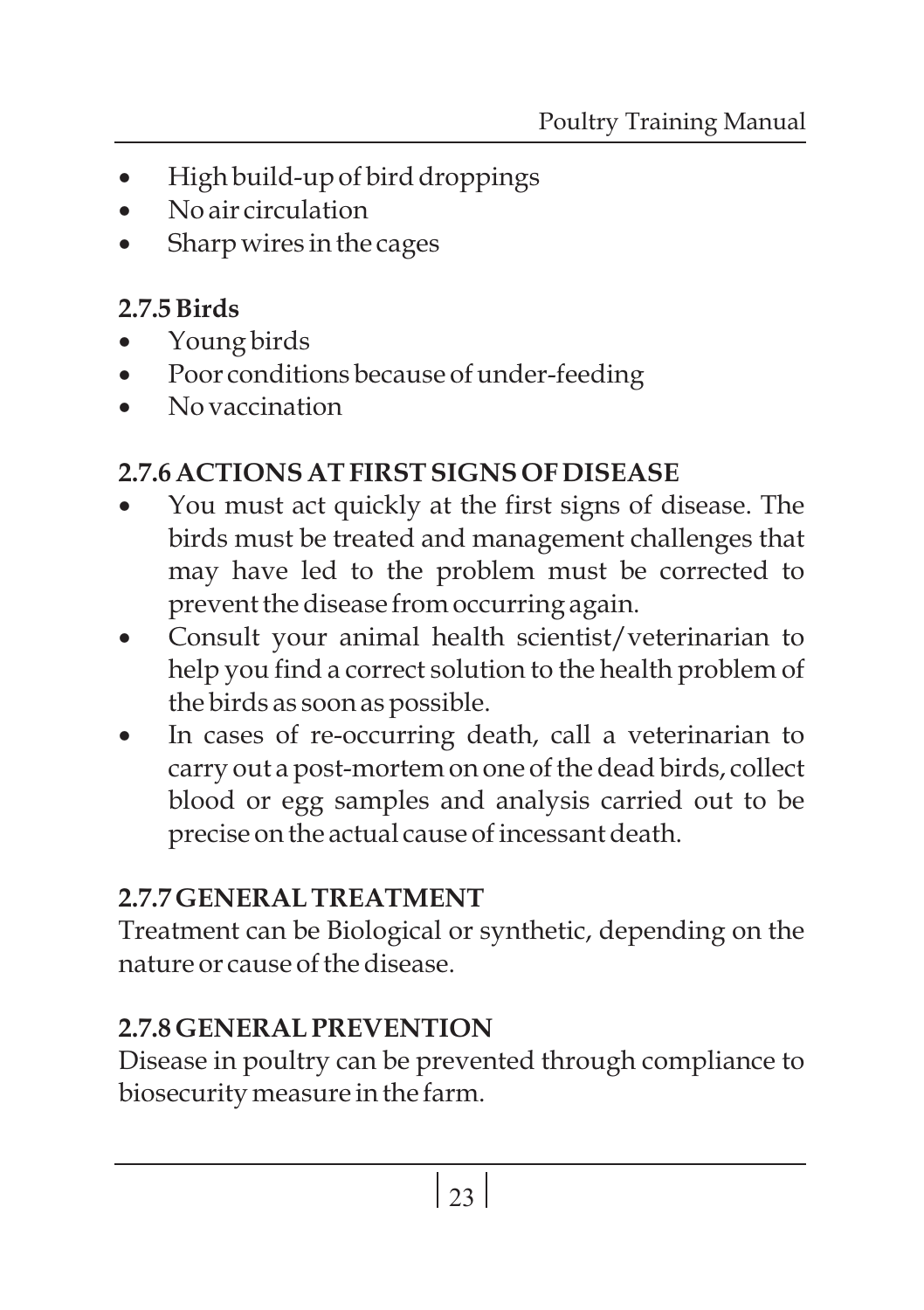#### **2.7.9.4 VACCINATION AND DISEASE CONTROL IN POULTRY**

When an animal is completely protected from either natural or artificial challenges, it is said to have immunity. The basic principle of vaccination is centered on antigen/antibody reactions. These antibodies will remain in the animal's blood, ready to challenge or cancelanyfutureattackofthatdiseaseentity.

#### **2.7.9.6**

- ·**TYPES OF VACCINES** Viral vaccines, e.g., pox, lasota, kamarov, mareks, egg
- ·drop syndrome vaccine, ventrivaccine etc. Bacterial Vaccines, e.g., fowl typhoid vaccine, fowl
- ·cholera vaccine, etc. Protozoanvaccineofcoccidiavaccine,e.g.,immunocox,etc.

#### **Table 7: VACCINATION PROGRAMME FOR PULLET AND COCKEREL**

| AGE                | VACCINATION/MEDICATION                  | <b>ROUTE OF</b>         |
|--------------------|-----------------------------------------|-------------------------|
|                    |                                         | <b>APPLICATION</b>      |
| Day 1              | Marek's vaccine                         | subcutaneously          |
| DAY <sub>1</sub>   | Newcastle vaccine                       | Intraocular $(I/O)$     |
| $DAYS$ 2-4         | Antibiotics and Vitamins                | Orally (drinking water) |
| <b>DAYS 5-6</b>    | Coccidiostat                            | Orally (drinking water) |
| WEEK1              | 1 <sup>st</sup> dose Gumboro vaccine    | Orally (drinking water) |
| WEEK <sub>2</sub>  | 2 <sup>nd</sup> dose of Gumboro vaccine | Orally (drinking water) |
| WEEK <sub>3</sub>  | 1 <sup>st</sup> dose of Lasota vaccine  | Orally (drinking water) |
| WEEK4              | 3 <sup>rd</sup> dose of Gumboro vaccine | Orally (drinking water) |
| WEEK <sub>5</sub>  | Fowl pox vaccine                        | Wing web                |
| WEEK 7             | 2 <sup>nd</sup> dose of Lasota vaccine  | Orally (drinking water) |
| WEEK 8             | Dewormer                                | Orally (drinking water) |
| WEEK <sub>10</sub> | Antibiotics                             | Orally (drinking water) |
| WEEK <sub>12</sub> | 3 <sup>rd</sup> dose of Lasota vaccine  | Orally (drinking water) |
| <b>WEEK14</b>      | E.D. S                                  | Subcutaneously          |
| WEEK <sub>16</sub> | <b>NDVK</b>                             | Intramuscular           |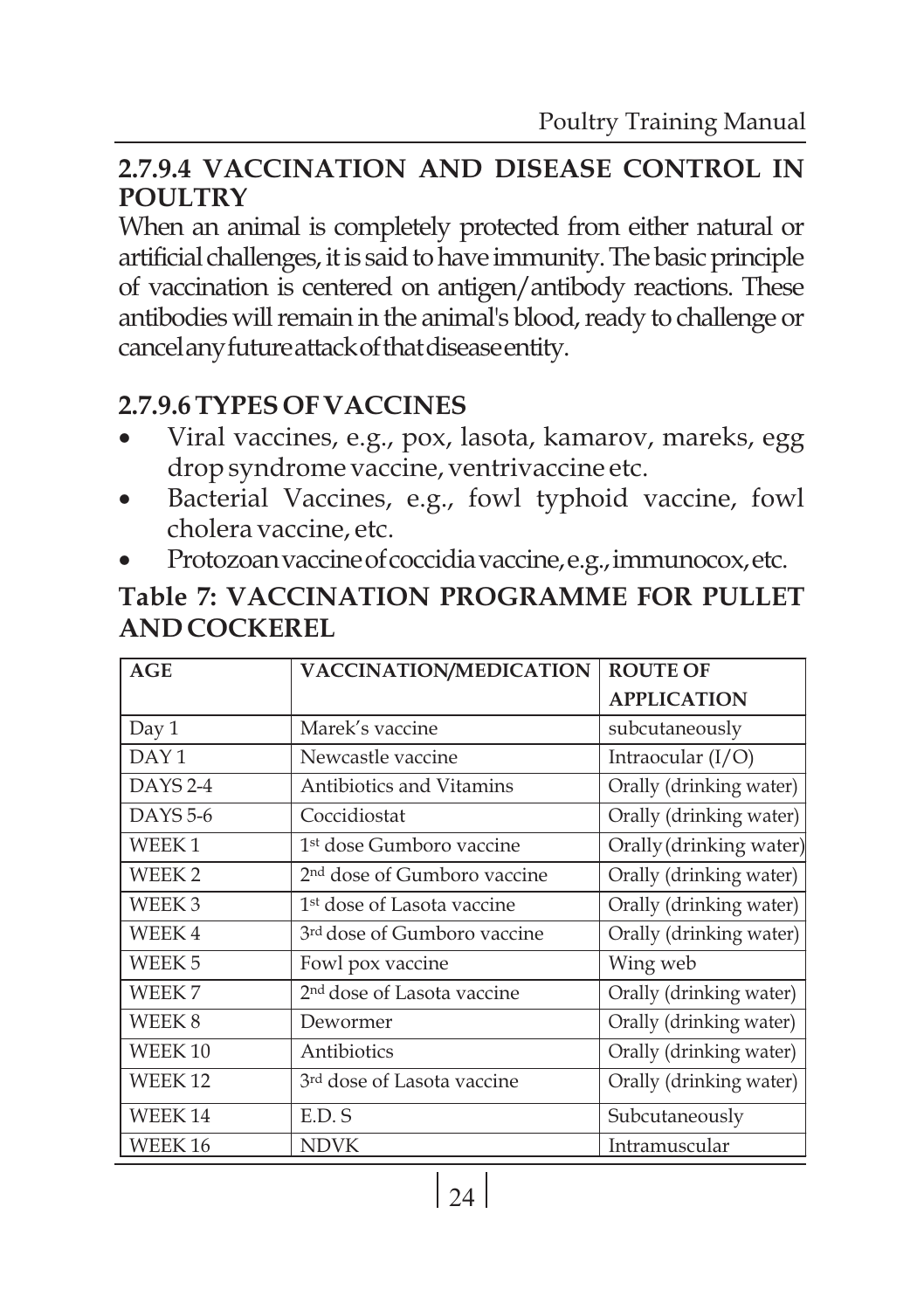#### **Note**

All of drugs and vaccine administered are to be preceded and followed by vitamins.

# **TABLE 8: VACCINATION SCHEDULE FOR BROILERS**

| <b>AGE</b> | <b>DISEASE</b>    | VACCINE/MEDICATION              | MODE OF ADMINISTRATION               |
|------------|-------------------|---------------------------------|--------------------------------------|
|            | Marek's Disease   | Marek's vaccine                 | Subcutaneously                       |
|            | Newcastle Disease | Newcastle vaccine               | Intraocularly $(I/O)$ or by spraying |
| 8          | Newcastle Disease | 1 <sup>st</sup> Lasota          | Orally (via drinking water)          |
| $9 - 10$   | Coccidiosis       | Coccidiostat                    | Orally (via drinking water)          |
| 12         | Gumboro Disease   | 1 <sup>st</sup> Gumboro vaccine | Orally (via drinking water)          |
| $13 - 15$  | Coccidiosis       | Coccidiostat                    | Orally (via drinking water)          |
| 17         | Newcastle Disease | 2 <sup>nd</sup> Lasota          | Orally (via drinking water)          |
| 22         | Gumboro Disease   | 2 <sup>nd</sup> Gumboro vaccine | Orally (via drinking water)          |
| 28         | Newcastle Disease | 3rd Lasota                      | Orally (via drinking water)          |
| 35         | Gumboro Disease   | 3rd Gumboro vaccine             | Orally (via drinking water)          |

# **2.8 POULTRY PROCESSING**

Processing is the mechanical or chemical procedure carried out to alter the form of an object to preserve it or add value to it.

In poultry, the act of slaughtering, defeathering, degutting, cutting and freezing poultry birds is also known as "dressing".

Other forms of processing in poultry are:<br>• Eggs can be processed into powder

- 
- ·Eggs can be processed into powder Feathers cleaned and dried for aesthetic value or pillow making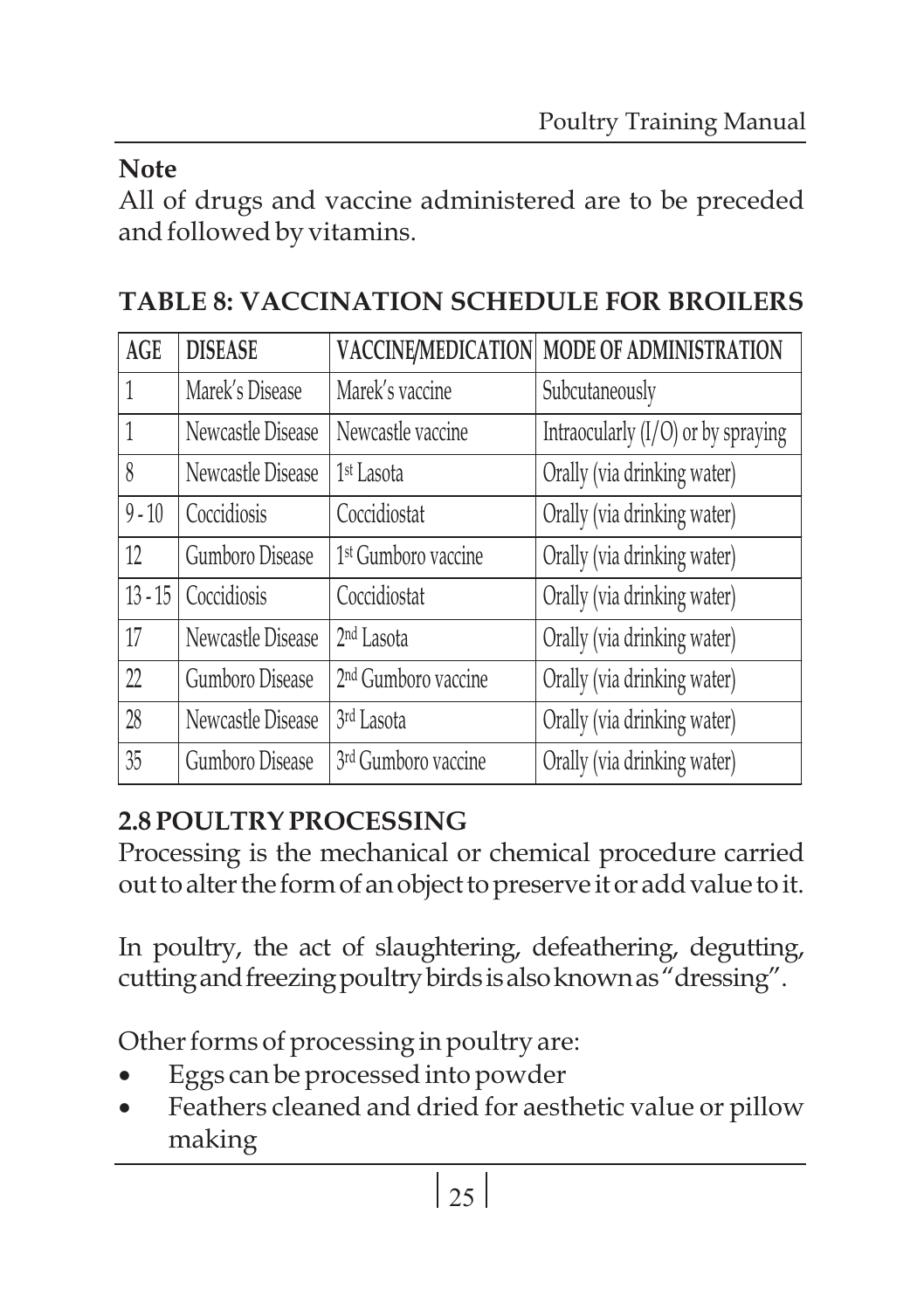- 
- ··Eggshells processed into scouring powder Poultry waste processed into organic manure etc.

#### **2.8.1 Chicken meat processing**

Chicken meat is considered healthy, especially when the skin is removed. It has a major advantage as being the choice of meat served in most eateries. It is considered a major delicacy served at parties and other formal occasions. It is well accepted because its parts are easy to identify when cooked, especially for people who are conscious of the type of meat they consume.

Select cuts like chicken breast, drumsticks, and wings can attract different market segments with good purchasing power. Chicken breast is especially popular amongst middle age and older people because of its low-fat content.

#### **2.8.3 Egg Processing**

A common occurrence in the poultry industry is a glut. This is a situation where there is an artificial shortage of demand and a very high supply of eggs. This occurs when there are challenges in accessing certain market due to unforeseen circumstances. An example is the insurgence of Bokoharam in the north.



 $26$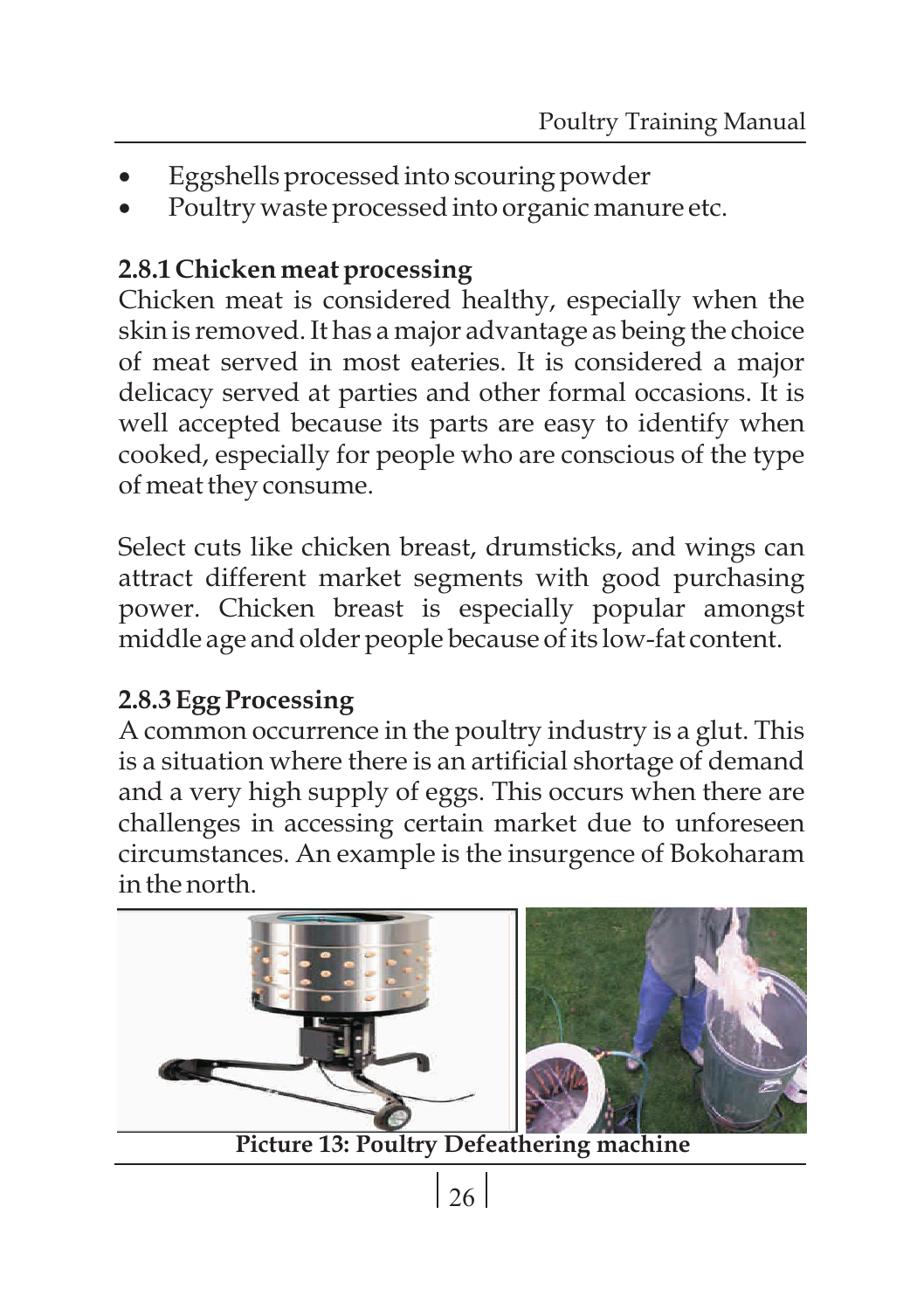#### Poultry Training Manual



**Picture 15: Chicken cutting Machine**





**Picture 16: Processed frozen Picture 17: Processed Egg Powder Whole chicken**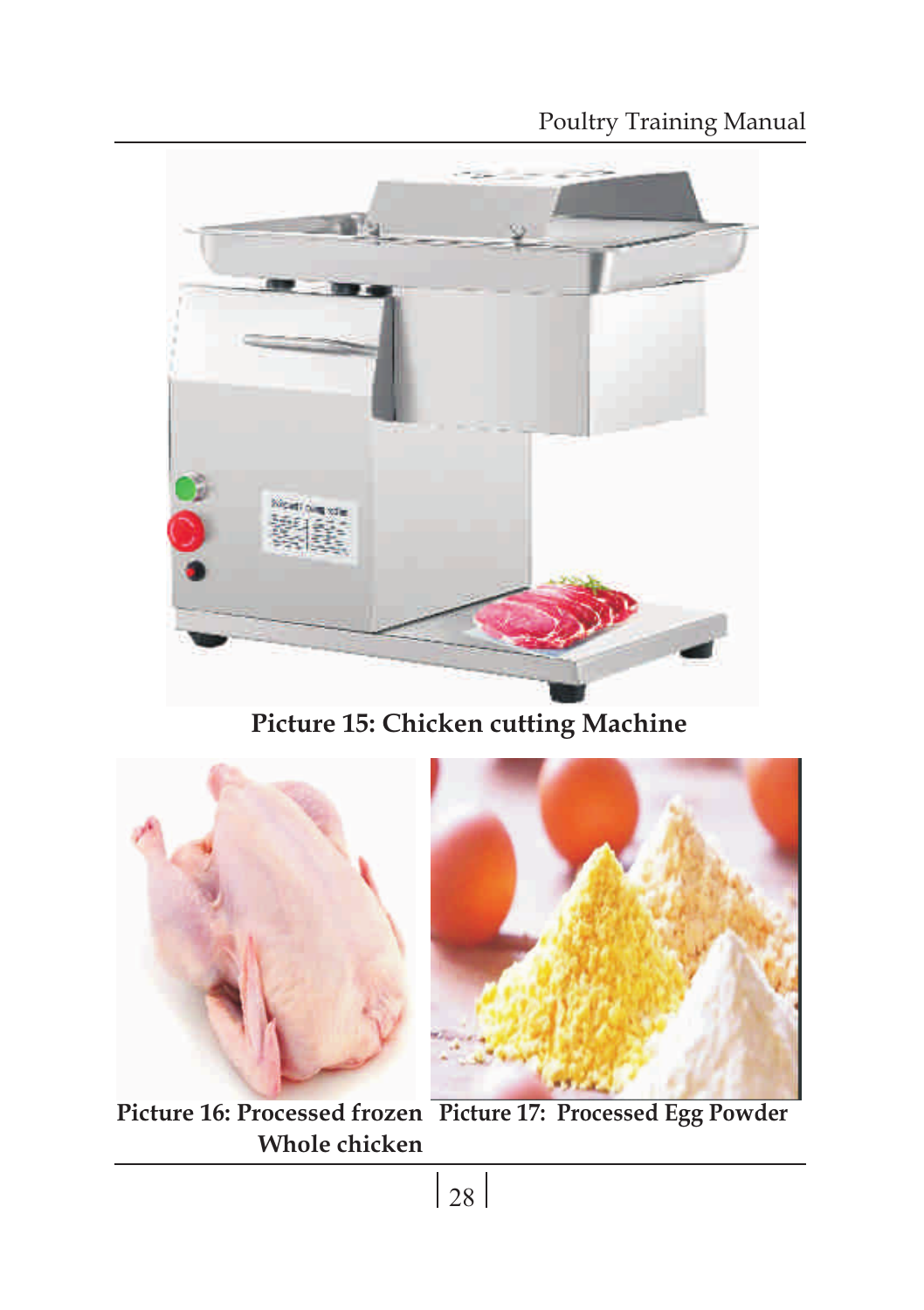#### **SECTION THREE RECORD KEEPING, MARKETING AND RISK MANAGEMENT**

#### **3.1 RECORD KEEPING**

Records are evidence of what the organization does; they capture its business activities and transactions such as business correspondence, personnel files and financial statements. Record keeping is the making and maintaining of complete, accurate, and reliable documentary information.

# **3.2 Types of records**

The types of record kept by individual farmers depend on the nature of their farming operation. Examples of records are purchases, sales, profit and loss, production records, inventory, cash book, equipment, labor, personnel and salaries, credit book.

# **3.3 Importance of record keeping**

- Ø Financial Decision
- Ø Feeding and Vaccination Decisions
- Ø Breeding Decisions
- Ø Productivity of birds
- Ø Investment Decisions
- Ø Sales Projection Decisions

#### **1. Poultry Rearing and Production Records**

Pen No….Breed….Number stocked….Date stocked….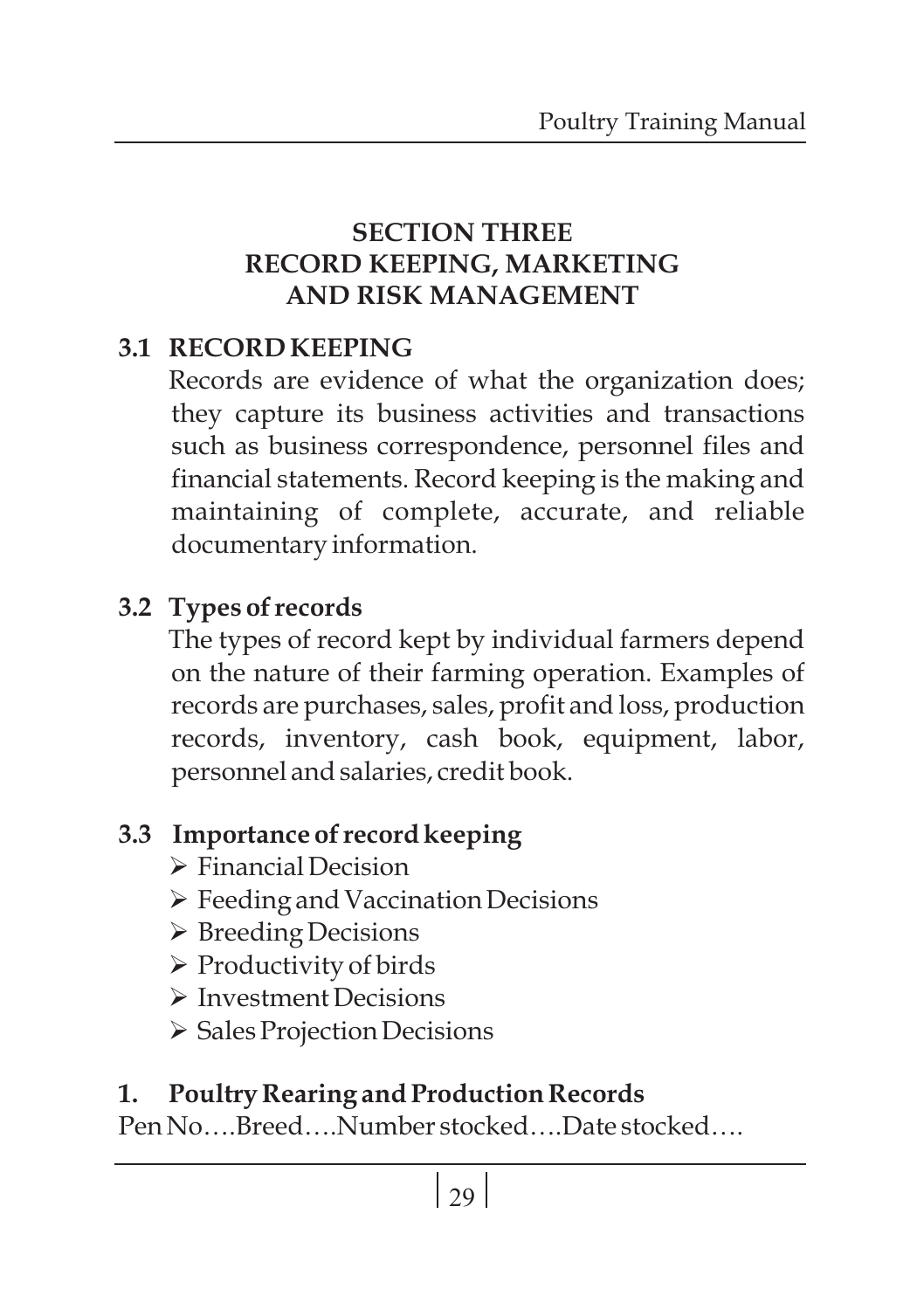#### Poultry Training Manual

| Date | Age<br>(weeks) | Feed type<br>KG | Mortality Cull Sales Closing Eggs cliected |  |  | Done<br>$ $ by | cmts |
|------|----------------|-----------------|--------------------------------------------|--|--|----------------|------|
|      |                |                 |                                            |  |  |                |      |
|      |                |                 |                                            |  |  |                |      |
|      |                |                 |                                            |  |  |                |      |

# **2. Poultry Medication and Vaccination Record Sheet**

Pen No:….Breed:…..Number Stocked:……Date stocked

| Date |                                                                                                      |  |                         | Dosage   Group   Number   Done   Comments |
|------|------------------------------------------------------------------------------------------------------|--|-------------------------|-------------------------------------------|
|      | Age $\begin{array}{c} \begin{array}{c} \text{Type of} \\ \text{mredication} \end{array} \end{array}$ |  | treated of birds $ $ by |                                           |
|      |                                                                                                      |  |                         |                                           |
|      |                                                                                                      |  |                         |                                           |
|      |                                                                                                      |  |                         |                                           |
|      |                                                                                                      |  |                         |                                           |
|      |                                                                                                      |  |                         |                                           |
|      |                                                                                                      |  |                         |                                           |
|      |                                                                                                      |  |                         |                                           |

#### **3. Poultry Mortality and Culling Record**

| Date | Age (weeks) Dead | culled Total | Done by | Comments |
|------|------------------|--------------|---------|----------|
|      |                  |              |         |          |
|      |                  |              |         |          |
|      |                  |              |         |          |

#### **4 Poultry Feed Store Record**

| Date | No. delivered   No. Issued   Balance |  | <b>Remarks</b> |
|------|--------------------------------------|--|----------------|
|      |                                      |  |                |
|      |                                      |  |                |
|      |                                      |  |                |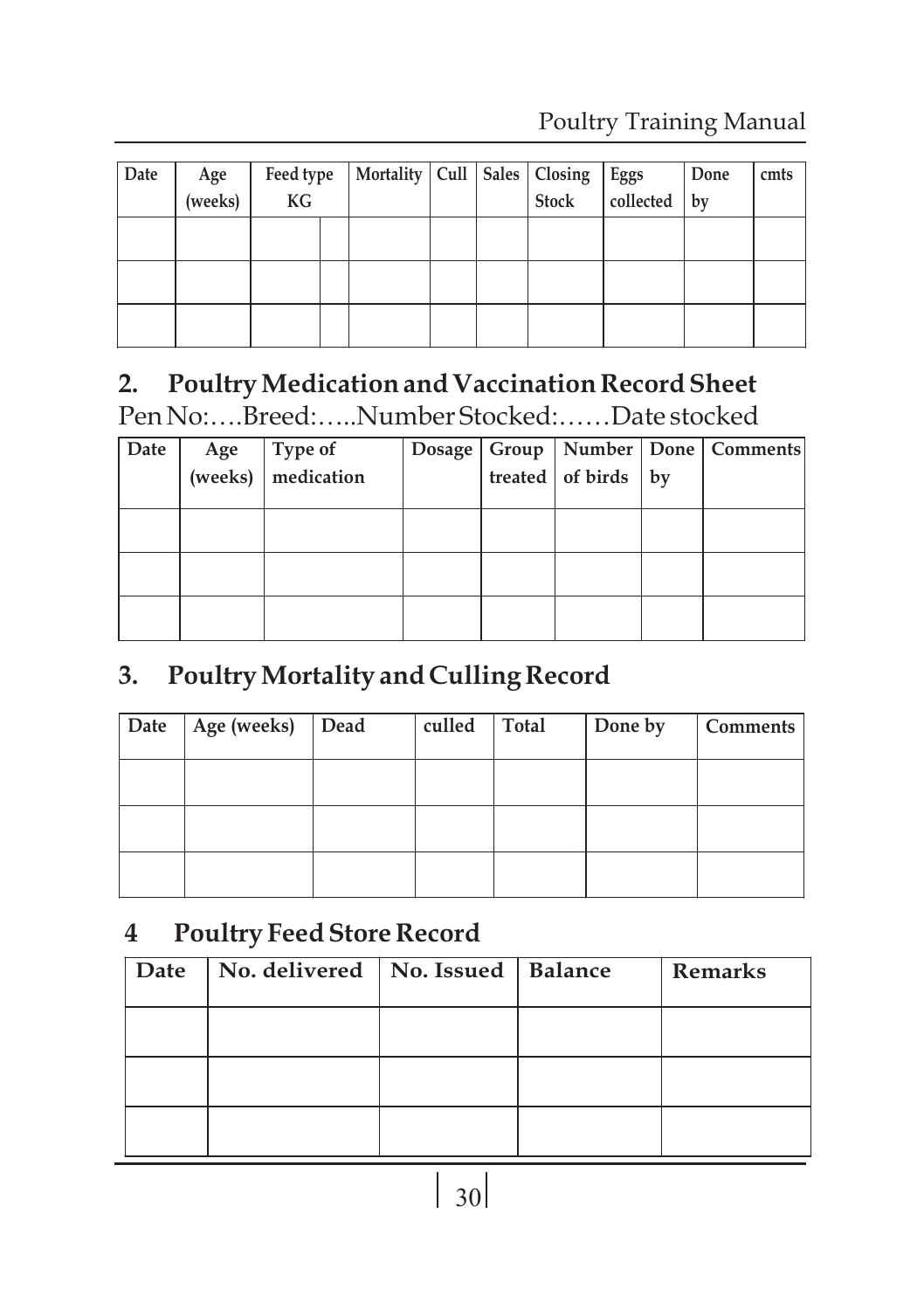#### **5. Sales Ledger Account**

|  |       |                         |  | Date   Product   No.   Unit   Credit   Cash   Total   Comments |
|--|-------|-------------------------|--|----------------------------------------------------------------|
|  | of    | price sales sales sales |  |                                                                |
|  | units |                         |  |                                                                |
|  |       |                         |  |                                                                |
|  |       |                         |  |                                                                |
|  |       |                         |  |                                                                |

#### **3.1 Marketing**

Marketing according to Adetiyan, Adeleke and Sallakpo (2007), is the performance of all activities involved in the flow of goods and services from initial production until it is in the hands of the ultimate consumers. The application of marketing in agriculture means selling agricultural produce or transporting farm outputs to consumers.

#### **POULTRY PRODUCT MARKETING CONCEPT**

Market structure influences the nature of competition and pricing behavior within the market. Market structure tends to consider whether the number of firms producing a product is large, the entry of firm is easy or difficult and whether the purchasing of products is competitive or not.

There are basically two major products from poultry farming: Meat production and Egg production.

#### **3.2 MARKETING PLANS/STRATEGIES**

- Ø Know the market trend.
- Ø Target markets, e.g., individuals, households, restaurants, hotels, fast food and malls.
- Ø Sales and marketing strategy, i.e., who buys what at what price and where?
- Ø Competitive Advantage/Packaging.
- Ø Pricing Strategy.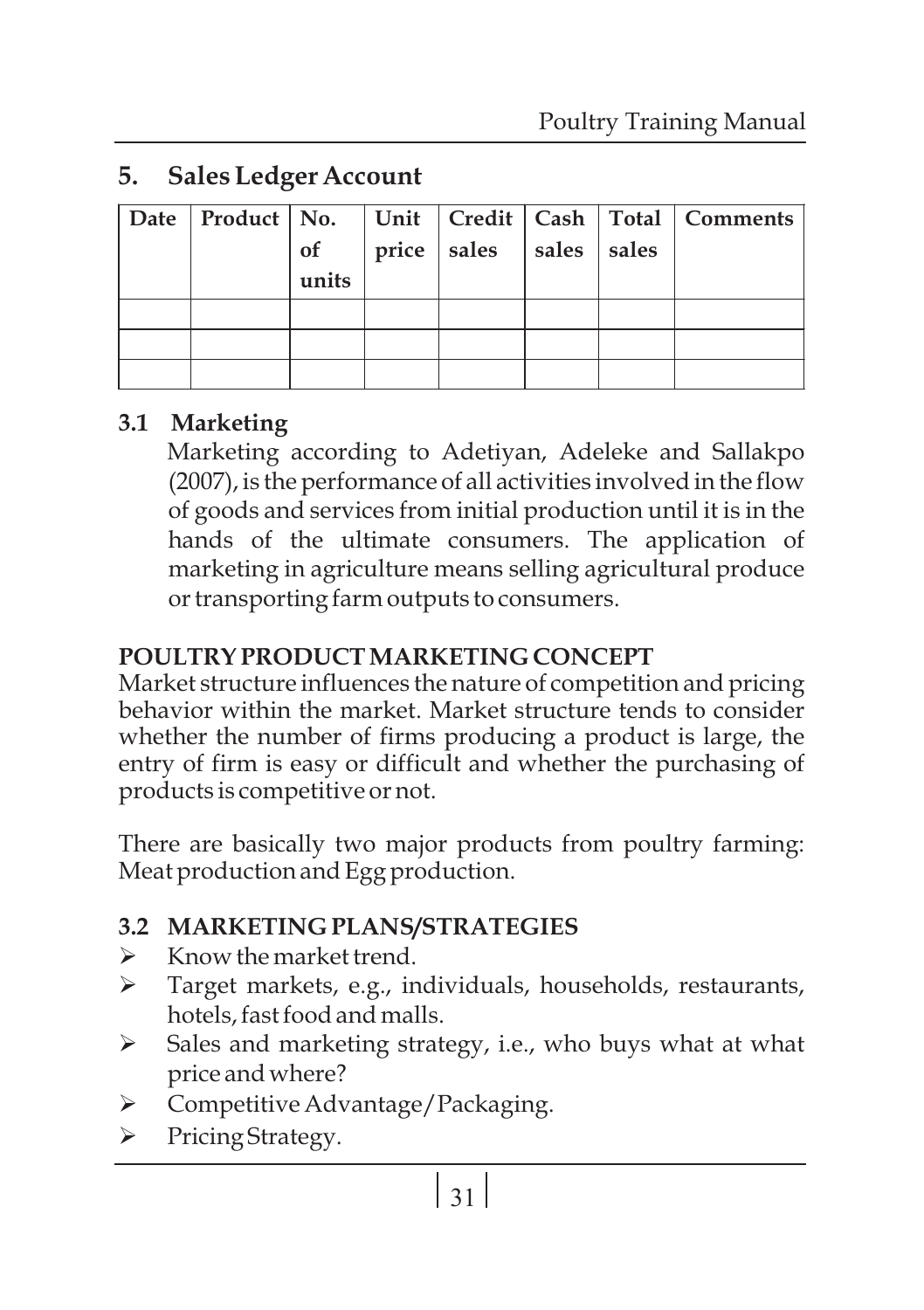# **SECTION FOUR**

#### **4.1 BROILER PROGRAM (200 Stocking Capacity)**

- 1. Stocking of Broiler DOC@ N20,000 Per Carton x 4 =N80,000
- 2. Feeding (a) Broiler starter 10 bags @6,500 per bag  $=$ N $65.000$

(b) Broiler finisher mash 30 bags @ N6,400 =N192,000

- 3. Medication & vaccination lump sum =N30,000
- 4. Fuel and electricity bill lump sum =N25,000
- 5. Pen construction lump sum =N550,000
- 6. Feeders and drinkers 15 pairs @ N800 per pair =N12,000

GROSS TOTAL INPUT=N954,000 RECURRENT COST =N392,000 DEPRECIATION COST BEFORE AMMORTIZATION = N562,000 ANNUAL DEPRECIATION COST AFTER AMMORTIZING FOR5YEARS=N112,400

ACTUAL COST OF INPUT PER CYCLE =RECURRENT COST + DEPRECIATION COST AFTER AMMORTIZATION  $=$ N $504.400$ 

ANNUAL ACTUAL COST OF INPUT (3 CYCLES) = N504,400  $X3 = N1,513,200$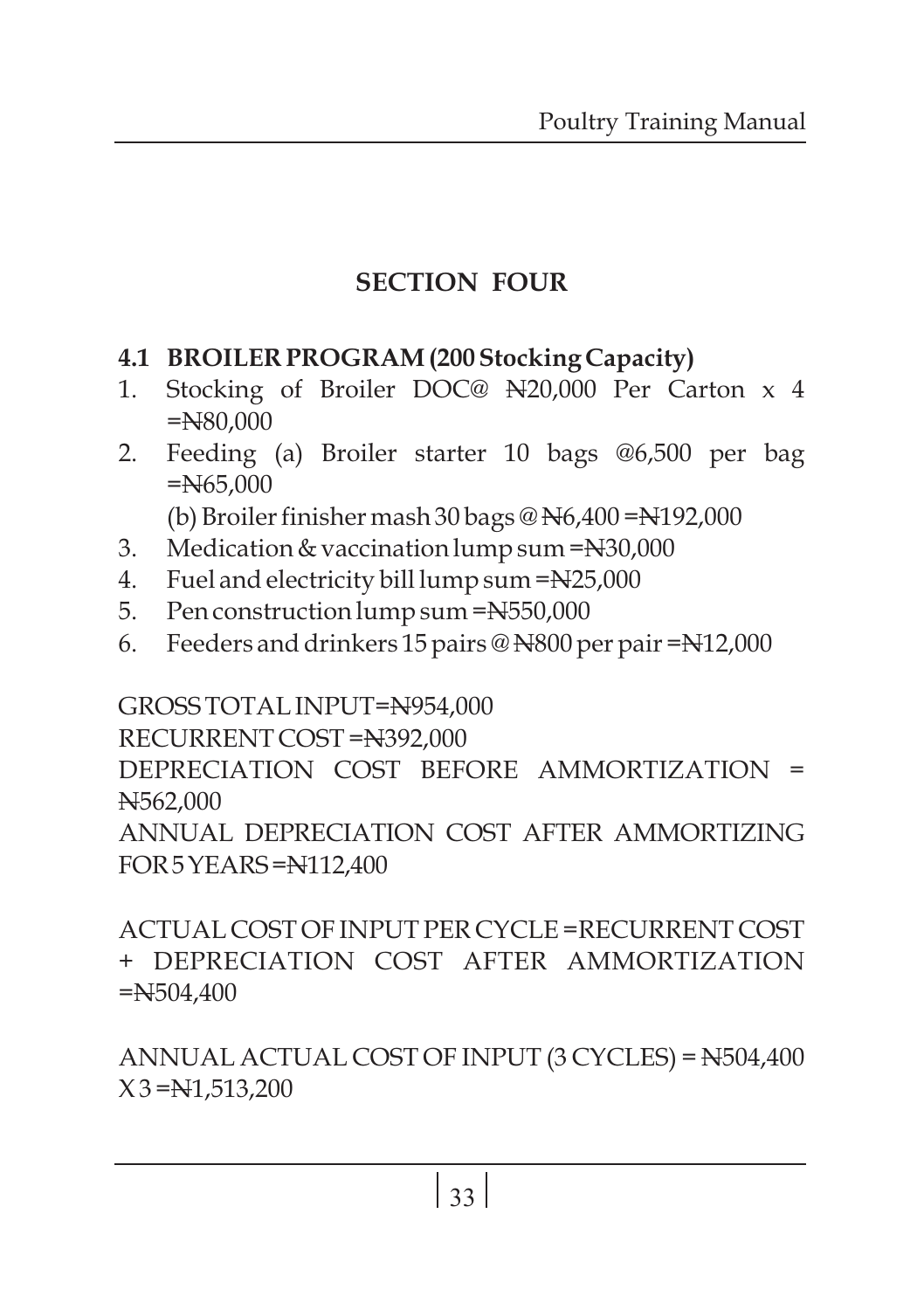RETURNS ON INVESTMENT FOR BROILER PRODUCTION (3 CYCLES)

If ONE CYCLE PRODUCES 190 BIRDS, 3 CYCLES =190 X 3 CYCLES = 570 birds (5% mortality rate).

If the birds be sold per one at N3,000 per bird (farm gate price), ANNUAL GROSS PROFIT (annual sales) =N1,710,000

ANNUAL NET PROFIT = ANNUAL GROSS PROFIT – ANNUAL ACTUAL COST OF INPUT (3 CYCLES) ANNUAL NET PROFIT = N1,710,000 – N1,513,200 = N196,800

RETURNS ON INVESTMENT FOR BROILER PRODUCTION (4 CYCLES)

IF ONE CYCLE PRODUCES 190 BIRDS, 4 CYCLES =190 X 4 CYCLES = 760 Birds (5% mortality rate)

If the birds be sold per one at N3,000 (farm gate price), ANNUAL GROSS PROFIT (annual sales) =N2,280,000

ANNUAL ACTUAL COST OF INPUT (4 CYCLES) = N504,400  $X$ 4 = $N2,017,600$ 

ANNUAL NET PROFIT = ANNUAL GROSS PROFIT – ANNUAL ACTUAL COST OF INPUT

ANNUAL NET PROFIT = N2,280,000 – N2,017,600 =N262,400 RETURNS ON INVESTMENT FOR BROILER PRODUCTION (5 CYCLES)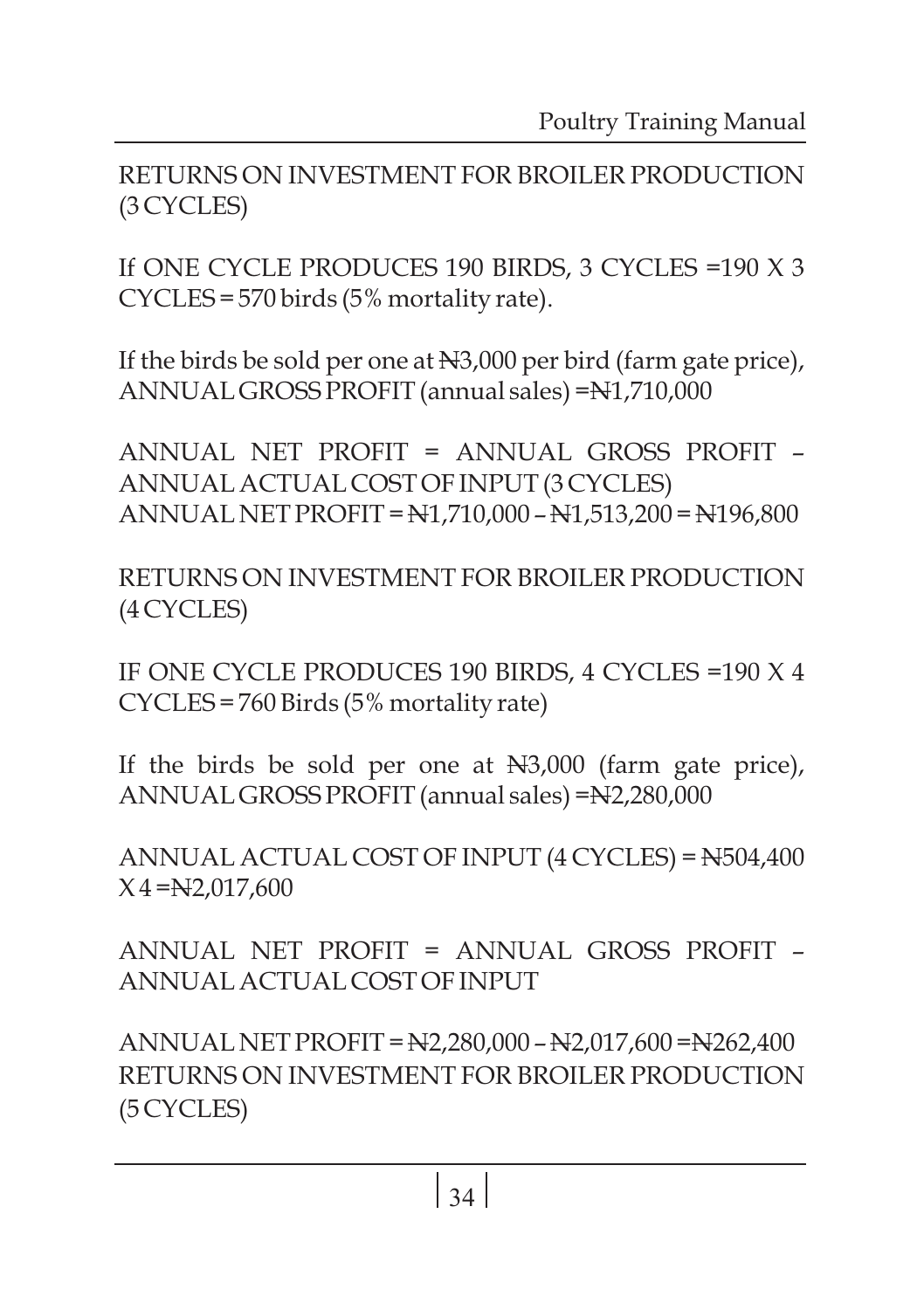IF ONE CYCLE PRODUCES 190 BIRDS, 5 CYCLES =190 X 5 CYCLES = 950 Birds (5% mortality rate)

If the birds be sold per one at N3,000, ANNUAL GROSS PROFIT (annual sales) =N2,850,000

ANNUAL COST OF INPUT (5 CYCLES) =N504,400 X 5  $=$ N2,522,000

ANNUAL NET PROFIT = ANNUAL GROSS PROFIT – ANNUAL ACTUAL COST OF INPUT

ANNUAL NET PROFIT = N2,850,000 – N2,522,000 =N328,000.

IN CONCLUSION, THE MORE THE CYCLES THE ENTREPRENEUR CAN DO, THE BETTER THE PROFITABILITY

#### **4.2 ECONOMICS OF EGG PRODUCTION LAYER PROGRAM / WORKING CAPITAL (200 STOCK CAPACITY)**

Stocking

- (1) **P.O.L @** N2,400 (200 Birds) N440,000
- (2) Feeds 7 bags of feeds per week (x 12 Months) 336 bags @  $N5,500 = N1,848,000$
- (3) Medication and vaccination N70,000
- (4) 2 Sub Unit locally galvanized battery cage @ N90,000 per cage (Nipple fitted) N180,000
- (5) Fuel and Electricity bill N40,000
- (6) Poultry Pen Construction N550,000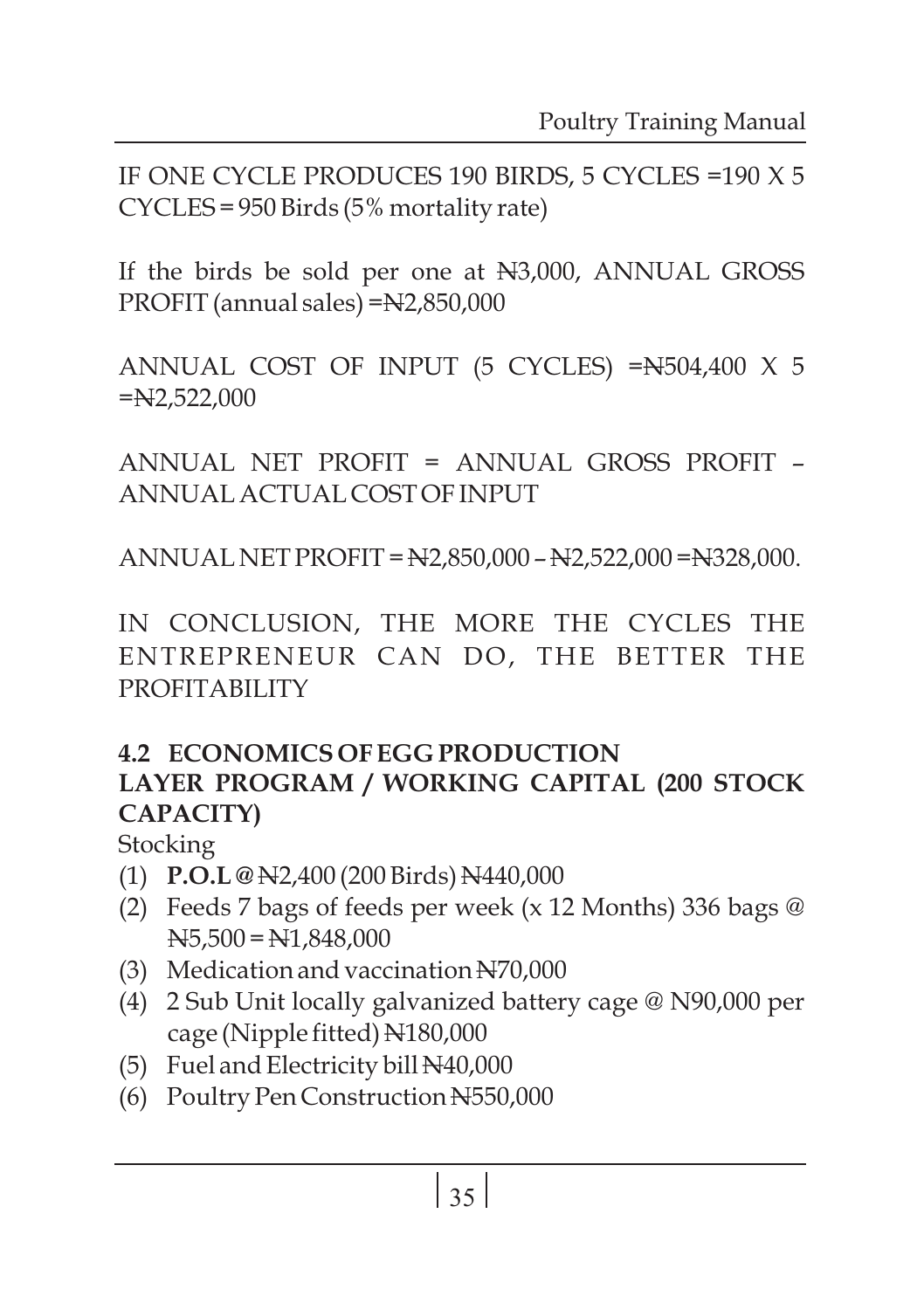GROSS TOTAL = N3,128,000 RECURRENT COST = N2,398,000 DEPRECIATION COST BEFORE AMMORTISATION = N730,000

DEPRECIATION COST AFTER AMMORTISATION (5  $YEARS = N146,000$ 

ANNUAL ACTUAL COST OF INPUT = RECURRENT COST + DEPRECIATION COST AFTER AMMORTISATION

ANNUAL ACTUAL COST OF INPUT = N2,398,000 +  $N146,000 = N2,544,000$ 

#### **RETURNS ON INVESTMENT (R.O.I) FOR LAYER BIRDS (EGG PRODUCTION).**

A crate of egg now sells @ N1,300 (Farm gate price) @ 80 percent fertility rate 200 birds will produce 5.3 crates of eggs daily =  $N6,890$ . Annual sales =  $330 \times N6,890$  =  $N2,273,700$ 

@ 10% mortality rate 190 of 200 birds must have survived through the one-year period and sold  $\textcircled{a}$  N2,000 per bird = N380,000

GROSS ANNUAL OUTPUT (PROFIT) = N2,653,700. ANNUAL NET PROFIT (ROI) = GROSS PROFIT – ACTUAL COST OF INPUT

ANNUAL NET PROFIT (ROI) = N2,653,700 – N2,544,000 =N109,700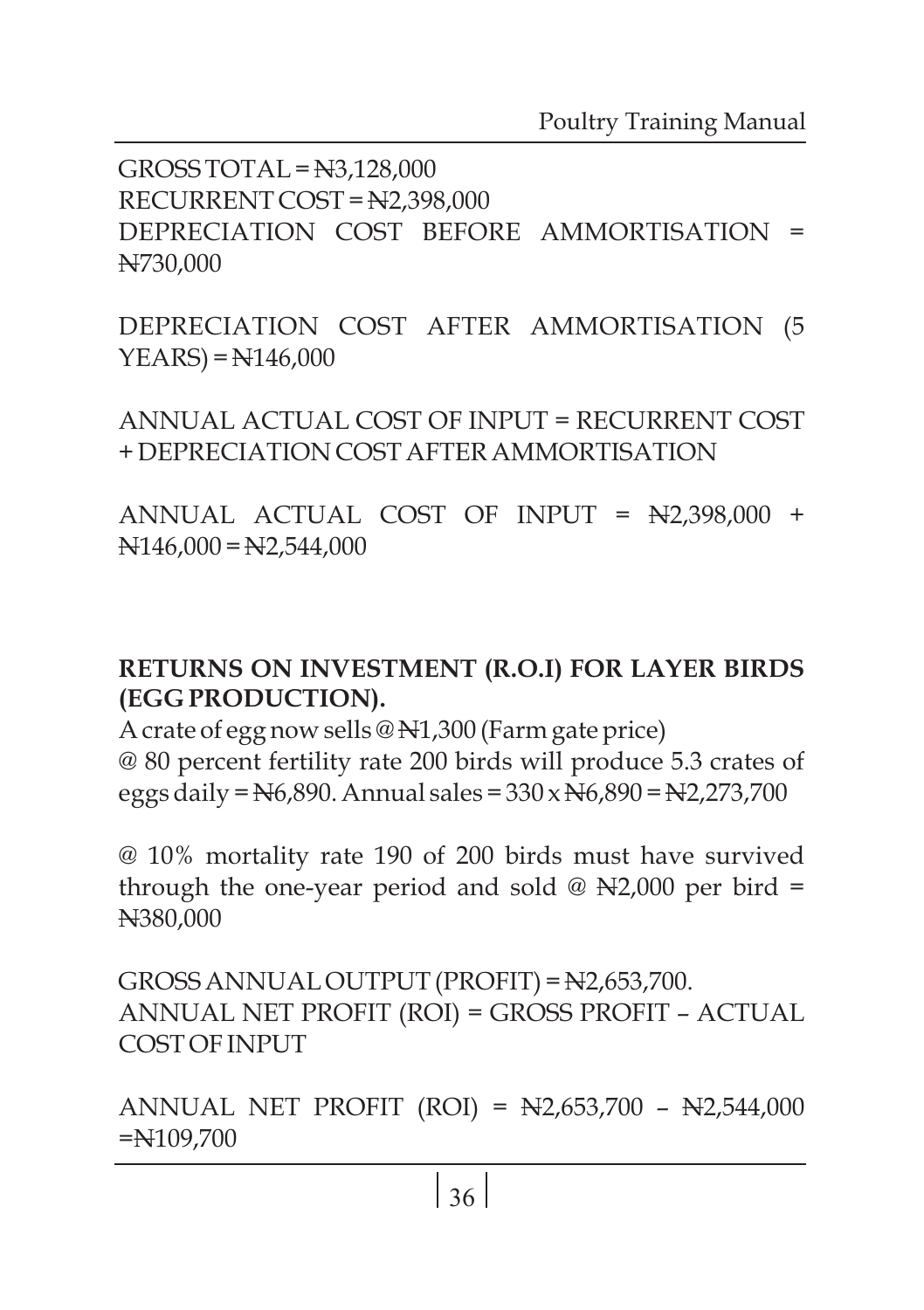#### **BIBLIOGRAPHY**

- Adegeye A.J and Dittoh J.S (1985) Essentials of Agricultural Economics. Pg: 129 – 146. Impact publishers Nigeria Ltd. Ibadan.
- Godfrey S Mse. (2001) how to keep farm Accounts. Acacia publishers, Nairobi, Kenya.
- Adesehinwa A.O.K., B.A.Makanjuola, J. O.O. Obi, A. K Tiamiyu and A. O. Sorunke (2016).
- Management guide for increased productivity of smallscale chicken farmers. Korea-Africa food and agriculture production cooperation (KAFAC)
- Alimordanian and Dehyouri, 2006. Marketing challenges of agriculture products from the perspective of Rural cooperatives. Cooperative magazine, No 181, 0ctober 2006.
- Afolabi, J. A 2002 Economics of p oultry Egg marketing in Benin City, Edo state.
- International journal of poultry science volume 8 issue 2 page No 166 – 169